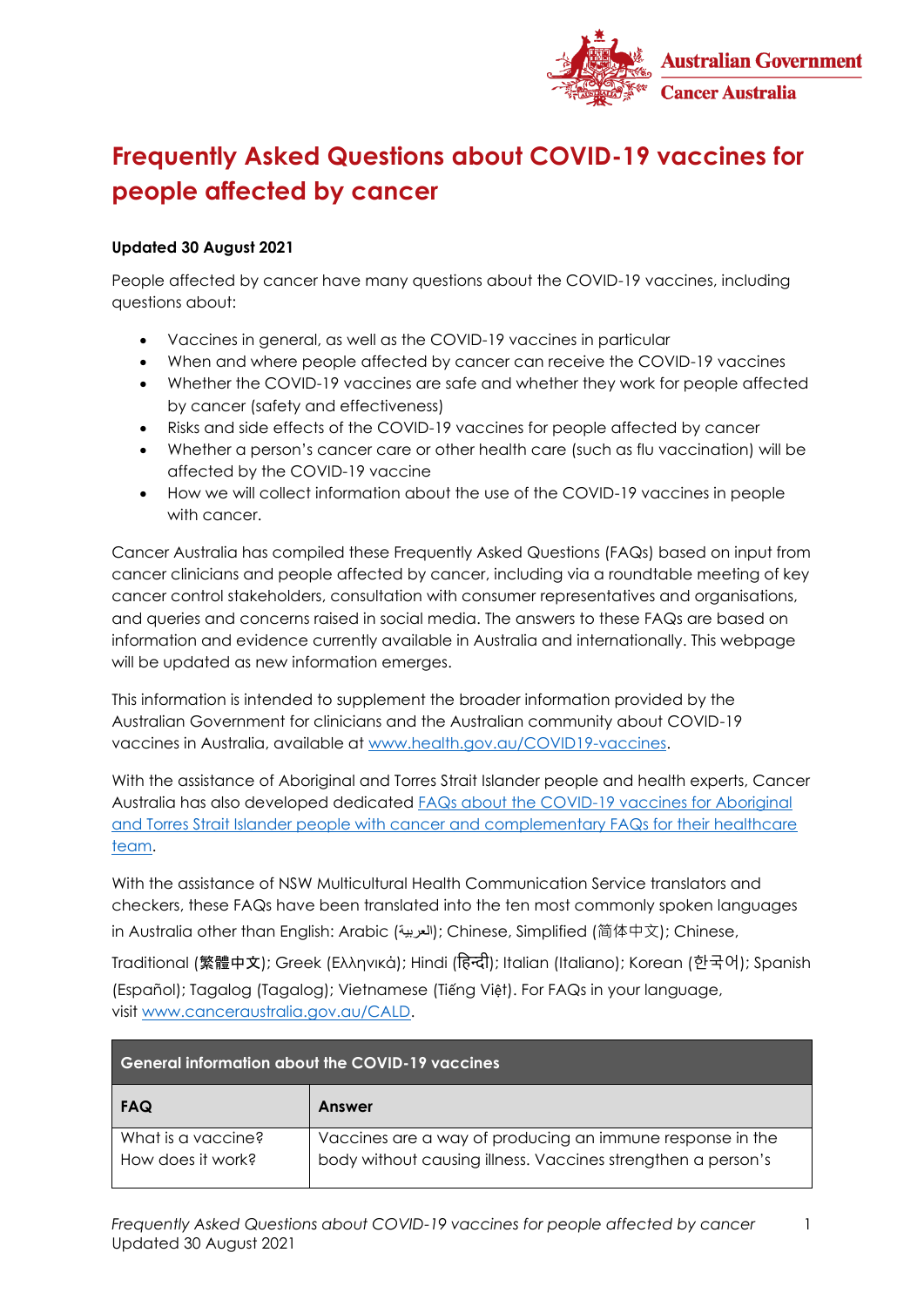

|                                                                       | immune system by training it to recognise and fight against<br>specific infections.                                                                                                                                                                                                                                                                        |
|-----------------------------------------------------------------------|------------------------------------------------------------------------------------------------------------------------------------------------------------------------------------------------------------------------------------------------------------------------------------------------------------------------------------------------------------|
|                                                                       | Vaccines use weakened (or inactivated) viruses or parts of the<br>virus (such as a protein) to make our bodies think we have<br>already had a particular disease. When a person is vaccinated<br>against a disease, their immune system can quickly recognise<br>and clear out bacteria and viruses that can cause serious<br>illnesses from that disease. |
| What is a COVID-19<br>vaccine? How does it<br>work?                   | The COVID-19 vaccines strengthen a person's immune system<br>by training it to recognise and fight something that is specific to<br>COVID-19. For most of the COVID-19 vaccines, this specific thing<br>is the coronavirus 'spike' protein.                                                                                                                |
|                                                                       | The spike protein is not the virus itself $-$ it is the 'pointy' bit of the<br>coronavirus cell which helps the virus enter people's bodies. The<br>COVID-19 vaccines that are available in Australia train our<br>immune system to recognise this spike protein as foreign and<br>produce long-lasting immune cells and antibodies to fight it.           |
|                                                                       | None of the COVID-19 vaccines approved for use in Australia<br>use the live or whole virus that causes COVID-19. <sup>1</sup> The COVID-19<br>vaccines cannot give you COVID-19.                                                                                                                                                                           |
| How are the COVID-19<br>vaccines tested for<br>safety before they are | Australia has strict requirements for the testing and approval of<br>vaccines. Before a COVID-19 vaccine is approved for use in<br>Australia, it must:                                                                                                                                                                                                     |
| approved for use in<br>Australia?                                     | pass several different phases of clinical trials to prove the<br>vaccine is safe and effective; and                                                                                                                                                                                                                                                        |
|                                                                       | pass the Therapeutic Goods Administration's (TGA)<br>rigorous assessment and approval processes. This<br>includes assessment of the vaccine's safety, quality and<br>effectiveness.                                                                                                                                                                        |
|                                                                       | For more information, visit How COVID-19 vaccines are tested<br>and approved on the Australian Government Department of<br>Health website.                                                                                                                                                                                                                 |
| Which COVID-19<br>vaccines are available<br>in Australia?             | Australia has entered into five separate agreements for the<br>supply of COVID-19 vaccines, if they are proved to be safe and<br>effective. <sup>2</sup>                                                                                                                                                                                                   |
|                                                                       | Pfizer/BioNTech (also known as Comirnaty). This vaccine has<br>1.<br>been provisionally approved by the Therapeutic Goods<br>Administration (TGA) for people 12 years and older. <sup>3, 4</sup>                                                                                                                                                           |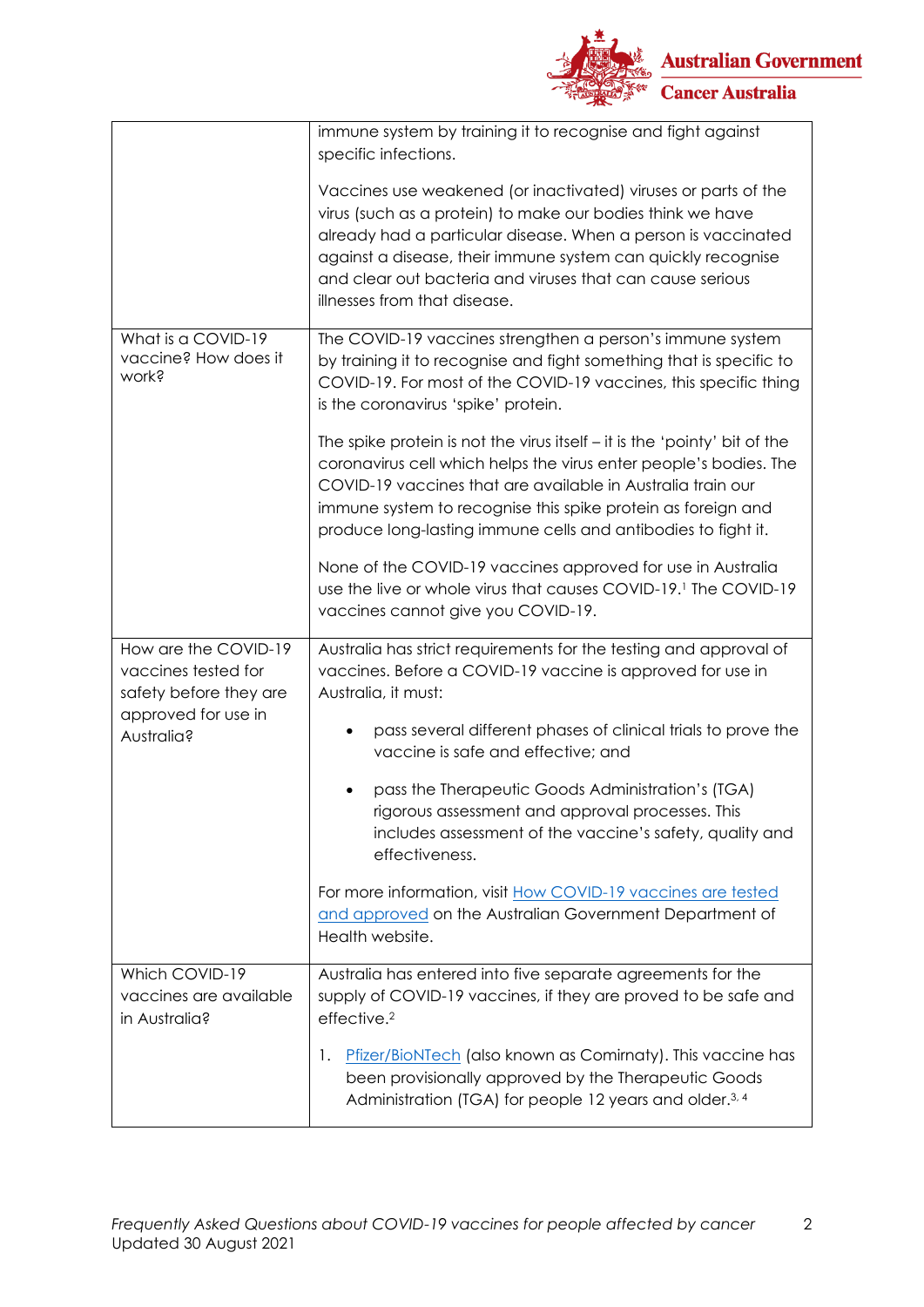

|                                                                                                                      | University of Oxford/AstraZeneca (also known as Vaxzevria).<br>2.<br>This vaccine has been provisionally approved by the TGA for<br>people 18 years and older. <sup>5</sup>                                                                                                                                                                                                                                              |
|----------------------------------------------------------------------------------------------------------------------|--------------------------------------------------------------------------------------------------------------------------------------------------------------------------------------------------------------------------------------------------------------------------------------------------------------------------------------------------------------------------------------------------------------------------|
|                                                                                                                      | Moderna (also known as Spikevax). This vaccine has been<br>3.<br>provisionally approved by the TGA for people 18 years and<br>older. <sup>6</sup> It is expected that Moderna vaccine will be available<br>as an option for eligible people in Australia from late 2021.                                                                                                                                                 |
|                                                                                                                      | Novavax. This vaccine is currently undergoing TGA<br>4.<br>evaluation.                                                                                                                                                                                                                                                                                                                                                   |
|                                                                                                                      | 5.<br>COVAX Facility. The COVAX Facility is a global effort to<br>support rapid, fair, and equitable access to COVID-19<br>vaccines. This agreement allows Australia to buy vaccine<br>doses via the COVAX Facility for the Australian population as<br>well as up to 92 lower-income countries as they become<br>available. Before vaccines become available, they must be<br>approved for use in Australia by the TGA. |
| What is the difference<br>between the COVID-19<br>vaccines available in<br>Australia? How does<br>each vaccine work? | Three different COVID-19 vaccines have been approved for use<br>in Australia, but many other vaccines are still being tested in<br>clinical trials.                                                                                                                                                                                                                                                                      |
|                                                                                                                      | There are several different types of COVID-19 vaccines. All<br>COVID-19 vaccines aim to cause an immune response specific<br>to the COVID-19 coronavirus without causing illness. Most of the<br>vaccines use the coronavirus 'spike' protein to cause an<br>immune response.                                                                                                                                            |
|                                                                                                                      | You might hear some of the scientific terms for the different<br>types of vaccines, including "mRNA vaccines", "viral vector<br>vaccines", and "protein-based vaccines".                                                                                                                                                                                                                                                 |
|                                                                                                                      | Messenger RNA vaccines (or mRNA vaccines) use a<br>genetic code called ribonucleic acid (RNA) to spark the<br>production of the coronavirus' specific spike protein. The<br>Pfizer and Moderna vaccines are mRNA vaccines. The<br>vaccine cannot change your DNA or genes.                                                                                                                                               |
|                                                                                                                      | Viral vector vaccines use a safe, weakened animal virus<br>which contains the genetic code for a protein unique to<br>the coronavirus, usually the spike protein, to prompt an<br>immune response. The <b>AstraZeneca</b> vaccine is a viral<br>vector vaccine.                                                                                                                                                          |
|                                                                                                                      | Protein-based vaccines use a non-infectious component<br>of the coronavirus, usually the spike protein<br>(manufactured in a laboratory), to prompt an immune                                                                                                                                                                                                                                                            |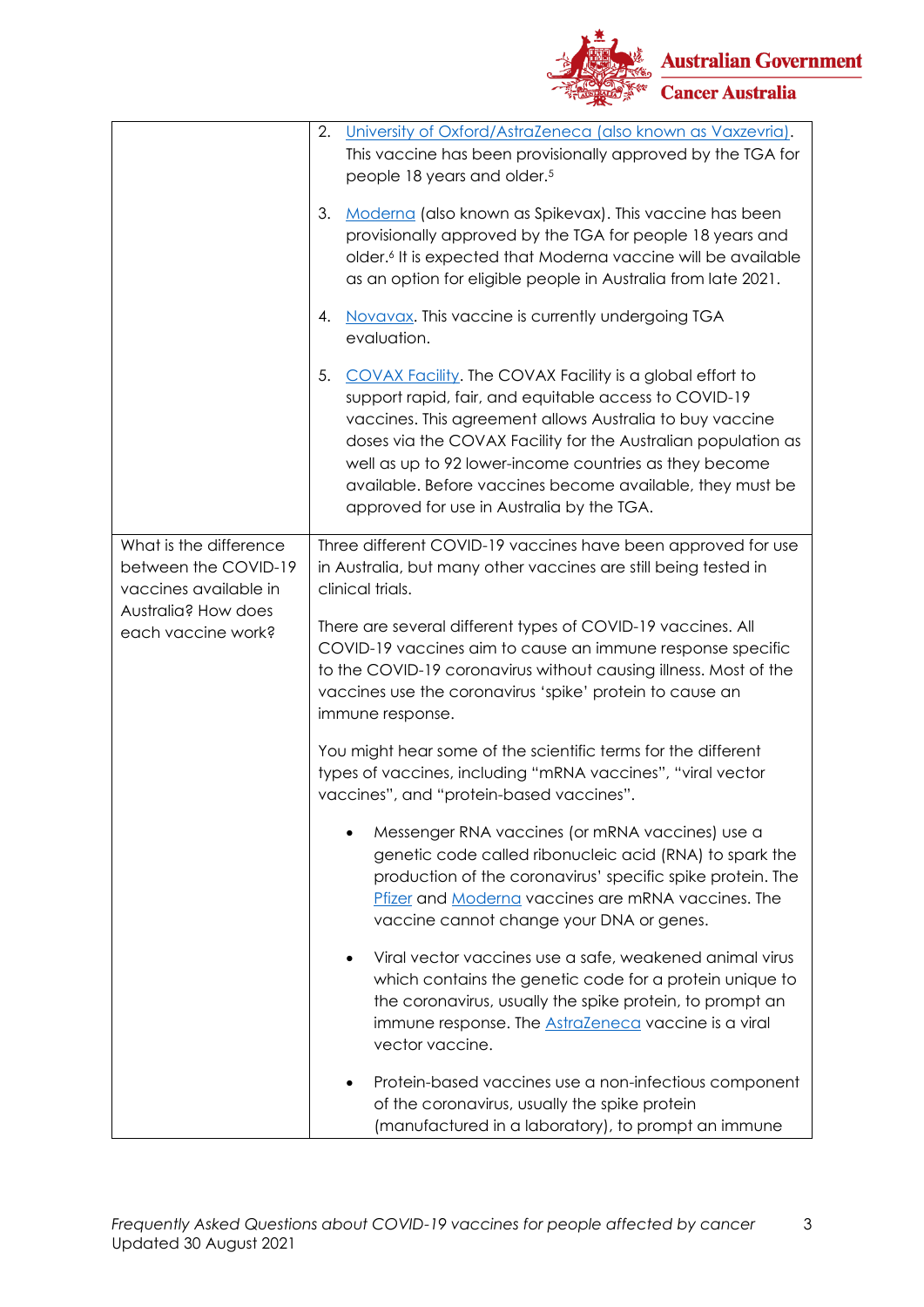

|                                                               | response. The Novavax vaccine is a protein-based<br>vaccine. <sup>1</sup>                                                                                                                                                                                                        |
|---------------------------------------------------------------|----------------------------------------------------------------------------------------------------------------------------------------------------------------------------------------------------------------------------------------------------------------------------------|
| Which COVID-19<br>vaccine is suitable for<br>which age group? | For adults aged under 60 years, the Australian Technical<br>Advisory Group on Immunisation (ATAGI) recommends that the<br>Pfizer or Moderna COVID-19 vaccines are preferred over the<br>AstraZeneca vaccine.7-9                                                                  |
|                                                               | The prioritisation of the Pfizer or Moderna vaccines for adults<br>aged under 60 years is based on a potentially increased risk of a<br>rare but serious side effect involving thrombosis with<br>thrombocytopenia following the AstraZeneca vaccine in those<br>under 60 years. |
|                                                               | However, people aged between 18-59 years can choose to<br>receive the AstraZeneca vaccine if the person has made an<br>informed decision based on an understanding of the risks and<br>benefits. <sup>8, 9</sup>                                                                 |
|                                                               | In the context of a COVID-19 outbreak, ATAGI recommends that<br>people under the age of 60 should strongly consider the<br>AstraZeneca COVID-19 vaccine if they are unable to access<br>Pfizer or Moderna vaccines.8-10                                                          |
|                                                               | People who have had the first dose of the AstraZeneca vaccine<br>without any serious adverse effects can be given the second<br>dose, including adults under 60 years. <sup>8</sup>                                                                                              |
|                                                               | The Pfizer or Moderna vaccines are also the recommended<br>COVID-19 vaccines for pregnant women.9                                                                                                                                                                                |
|                                                               | For adults aged 60 years and over, ATAGI continues to advise<br>that the benefit of vaccination with the AstraZeneca vaccine<br>outweighs the risks associated with vaccination. <sup>7,8</sup>                                                                                  |
|                                                               | The Australian Government Department of Health has<br>developed a guide about the benefits and risks of the<br>AstraZeneca vaccine showing the potential benefits and harms<br>associated with the use of the AstraZeneca vaccine by age<br>group.                               |
|                                                               | For more information, visit the following information on the<br>Australian Government Department of Health website:                                                                                                                                                              |
|                                                               | How will I get my COVID-19 vaccine?                                                                                                                                                                                                                                              |
|                                                               | About the AstraZeneca COVID-19 vaccine                                                                                                                                                                                                                                           |
|                                                               | COVID-19 vaccination - AstraZeneca vaccine - Risk-<br>benefit of vaccination scenarios in an Australian context                                                                                                                                                                  |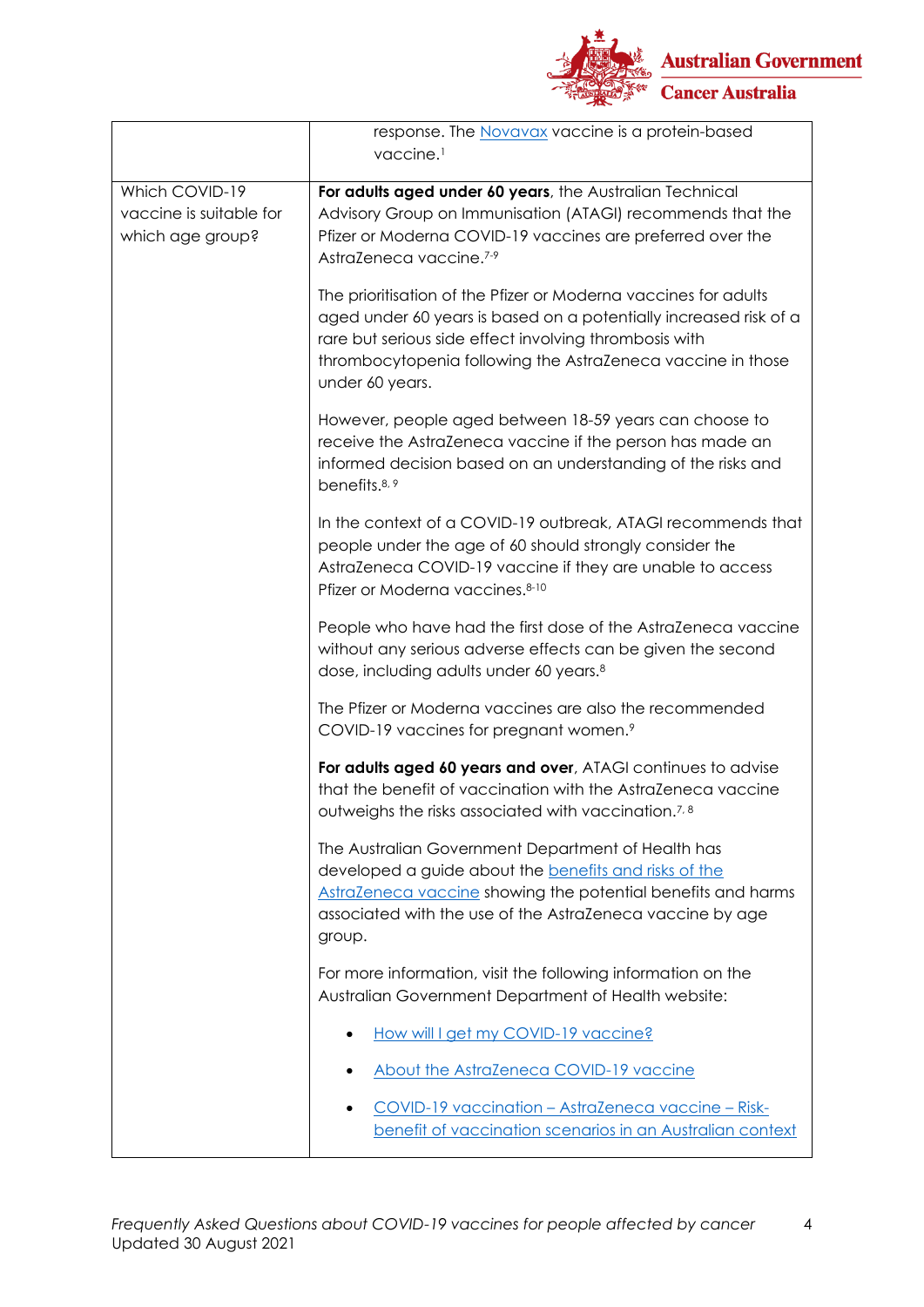

| Getting the COVID-19 vaccines - for people with cancer                                  |                                                                                                                                                                                                                                                                                                                       |  |
|-----------------------------------------------------------------------------------------|-----------------------------------------------------------------------------------------------------------------------------------------------------------------------------------------------------------------------------------------------------------------------------------------------------------------------|--|
| <b>FAQ</b>                                                                              | Answer                                                                                                                                                                                                                                                                                                                |  |
| When will people<br>affected by cancer be<br>eligible to receive a<br>COVID-19 vaccine? | The Australian Government's COVID-19 vaccine national roll-out<br>strategy commenced in February 2021.                                                                                                                                                                                                                |  |
|                                                                                         | Currently, all people aged 16 years or older, and all Aboriginal<br>and Torres Strait Islander people aged 12 years and older, are<br>eligible for COVID-19 vaccination. Additionally, many children<br>with cancer aged 12-15 years old are eligible to receive a<br>COVID-19 vaccine now. This includes those who*: |  |
|                                                                                         | have blood (haematological) cancers, including<br>٠<br>leukaemia, lymphoma or myeloma resulting in<br>immunocompromise**                                                                                                                                                                                              |  |
|                                                                                         | have other (non-haematological) cancers                                                                                                                                                                                                                                                                               |  |
|                                                                                         | diagnosed within the last 5 years; or<br>$\circ$                                                                                                                                                                                                                                                                      |  |
|                                                                                         | on chemotherapy, radiotherapy, immunotherapy<br>$\circ$<br>or targeted anti-cancer therapy (active<br>treatment or recently completed)**; or                                                                                                                                                                          |  |
|                                                                                         | who have advanced disease (regardless of<br>$\circ$<br>treatment)                                                                                                                                                                                                                                                     |  |
|                                                                                         | are survivors of childhood cancers                                                                                                                                                                                                                                                                                    |  |
|                                                                                         | have had a bone marrow transplant or have received<br>$\bullet$<br>CAR-T therapy**.9, 11                                                                                                                                                                                                                              |  |
|                                                                                         | Currently, the COVID-19 vaccines available in Australia are not<br>approved for use in children under the age of 12 years.                                                                                                                                                                                            |  |
|                                                                                         | Speak to your healthcare professional if you are unsure which<br>roll-out group you fit into.                                                                                                                                                                                                                         |  |
|                                                                                         | * This is the current list provided by the Australian Technical<br>Advisory Group on Immunisation (ATAGI).                                                                                                                                                                                                            |  |
|                                                                                         | ** Discuss with your specialist regarding the optimal timing of<br>vaccination.                                                                                                                                                                                                                                       |  |
|                                                                                         | For more information, visit the following information on the<br>Australian Government Department of Health website:                                                                                                                                                                                                   |  |
|                                                                                         | COVID-19 vaccine eligibility checker                                                                                                                                                                                                                                                                                  |  |
|                                                                                         | ATAGI clinical guidance on COVID-19 Vaccine in<br>Australia in 2021                                                                                                                                                                                                                                                   |  |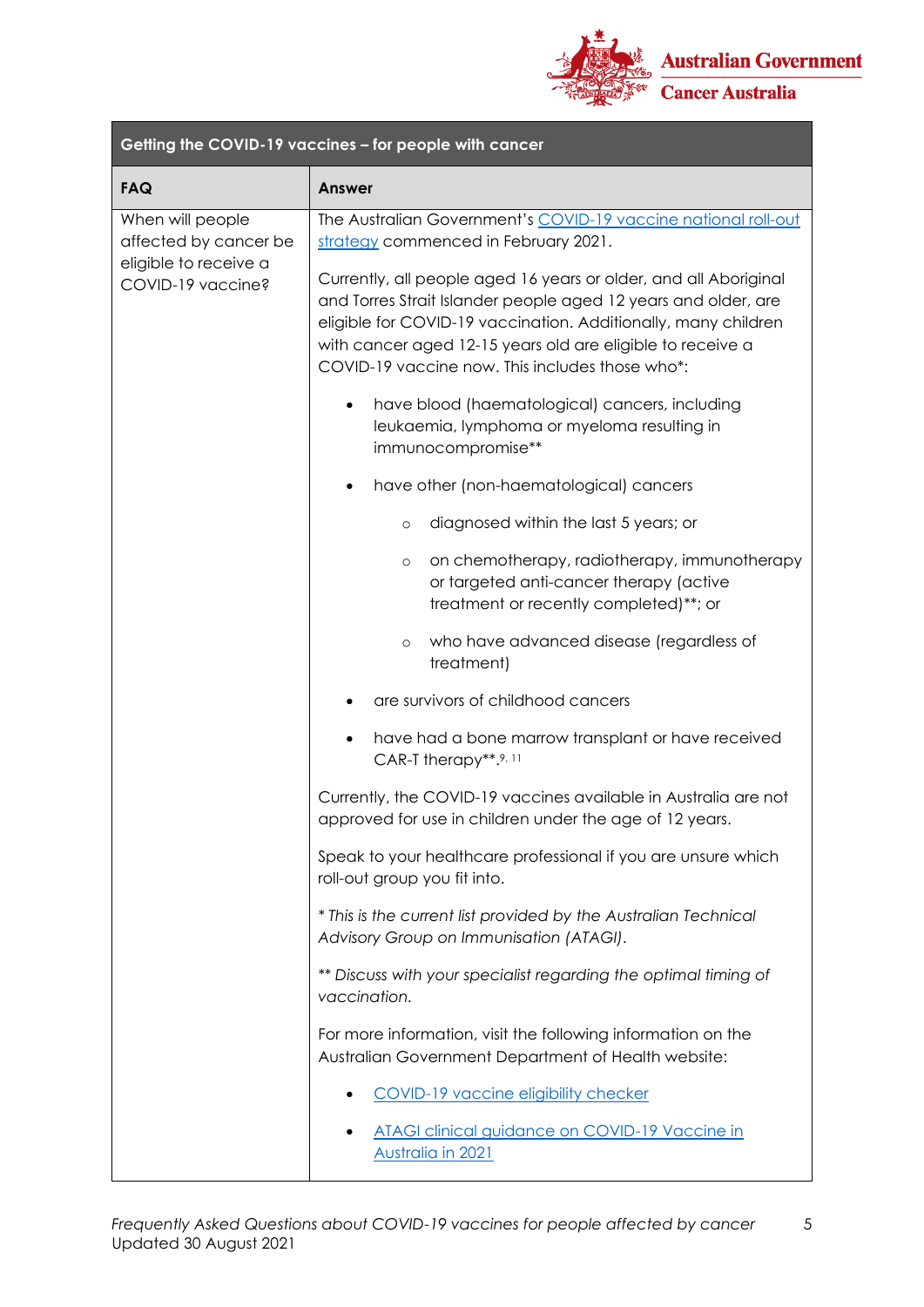

| When will carers of                                      | Carers (paid and unpaid) of people affected by cancer who                                                                                                                                                                                                                                                                                                         |
|----------------------------------------------------------|-------------------------------------------------------------------------------------------------------------------------------------------------------------------------------------------------------------------------------------------------------------------------------------------------------------------------------------------------------------------|
| people affected by                                       | are eligible to receive the COVID-19 vaccine, can now also                                                                                                                                                                                                                                                                                                        |
| cancer receive the                                       | receive the vaccine.                                                                                                                                                                                                                                                                                                                                              |
| COVID-19 vaccine?                                        |                                                                                                                                                                                                                                                                                                                                                                   |
|                                                          | Additionally, carers of a child with cancer or another specified<br>underlying medical condition are eligible to receive the<br>vaccine.                                                                                                                                                                                                                          |
|                                                          | For more information, visit the following information on the<br>Australian Government Department of Health website:                                                                                                                                                                                                                                               |
|                                                          | COVID-19 vaccination program - eligibility for                                                                                                                                                                                                                                                                                                                    |
|                                                          | vaccination                                                                                                                                                                                                                                                                                                                                                       |
|                                                          |                                                                                                                                                                                                                                                                                                                                                                   |
|                                                          | <b>COVID-19 vaccine eligibility checker</b>                                                                                                                                                                                                                                                                                                                       |
| Where can people                                         | For people affected by cancer, decisions about where to                                                                                                                                                                                                                                                                                                           |
| affected by cancer<br>receive their COVID-19<br>vaccine? | receive the COVID-19 vaccine may be made on an individual<br>basis by the person affected by cancer, in consultation with<br>their healthcare team.                                                                                                                                                                                                               |
|                                                          | The Pfizer vaccine is provided through state and territory-<br>operated Pfizer clinics, select Commonwealth Vaccine Clinics<br>offering Pfizer, Aboriginal Community Controlled Health Services<br>offering Pfizer, and participating general practices. In addition,<br>the Royal Flying Doctor Service is providing vaccinations in some<br>remote communities. |
|                                                          | The AstraZeneca vaccine is provided at Commonwealth<br>Vaccine Clinics, state and territory vaccination clinics,<br>Aboriginal Controlled Community Health Services, and<br>participating general practices.                                                                                                                                                      |
|                                                          | For more information about where the COVID-19 vaccines will<br>be available, visit:                                                                                                                                                                                                                                                                               |
|                                                          | <u>The Australian Government's COVID-19 vaccine eligibility</u><br>checker                                                                                                                                                                                                                                                                                        |
|                                                          | How will I get my COVID-19 vaccine? on the Australian<br>Government Department of Health website                                                                                                                                                                                                                                                                  |
|                                                          | <b>State and Territory Health Department websites.</b>                                                                                                                                                                                                                                                                                                            |
| Who will give                                            | The decision about who will give people with cancer their                                                                                                                                                                                                                                                                                                         |
| (administer) the COVID-                                  | COVID-19 vaccine may be made on an individual basis,                                                                                                                                                                                                                                                                                                              |
| 19 vaccines to people                                    | together with their healthcare team.                                                                                                                                                                                                                                                                                                                              |
| with cancer?                                             |                                                                                                                                                                                                                                                                                                                                                                   |
|                                                          | Only qualified healthcare professionals can administer the                                                                                                                                                                                                                                                                                                        |
|                                                          | COVID-19 vaccines. Additionally, every healthcare professional                                                                                                                                                                                                                                                                                                    |
|                                                          | who administers the COVID-19 vaccines must complete                                                                                                                                                                                                                                                                                                               |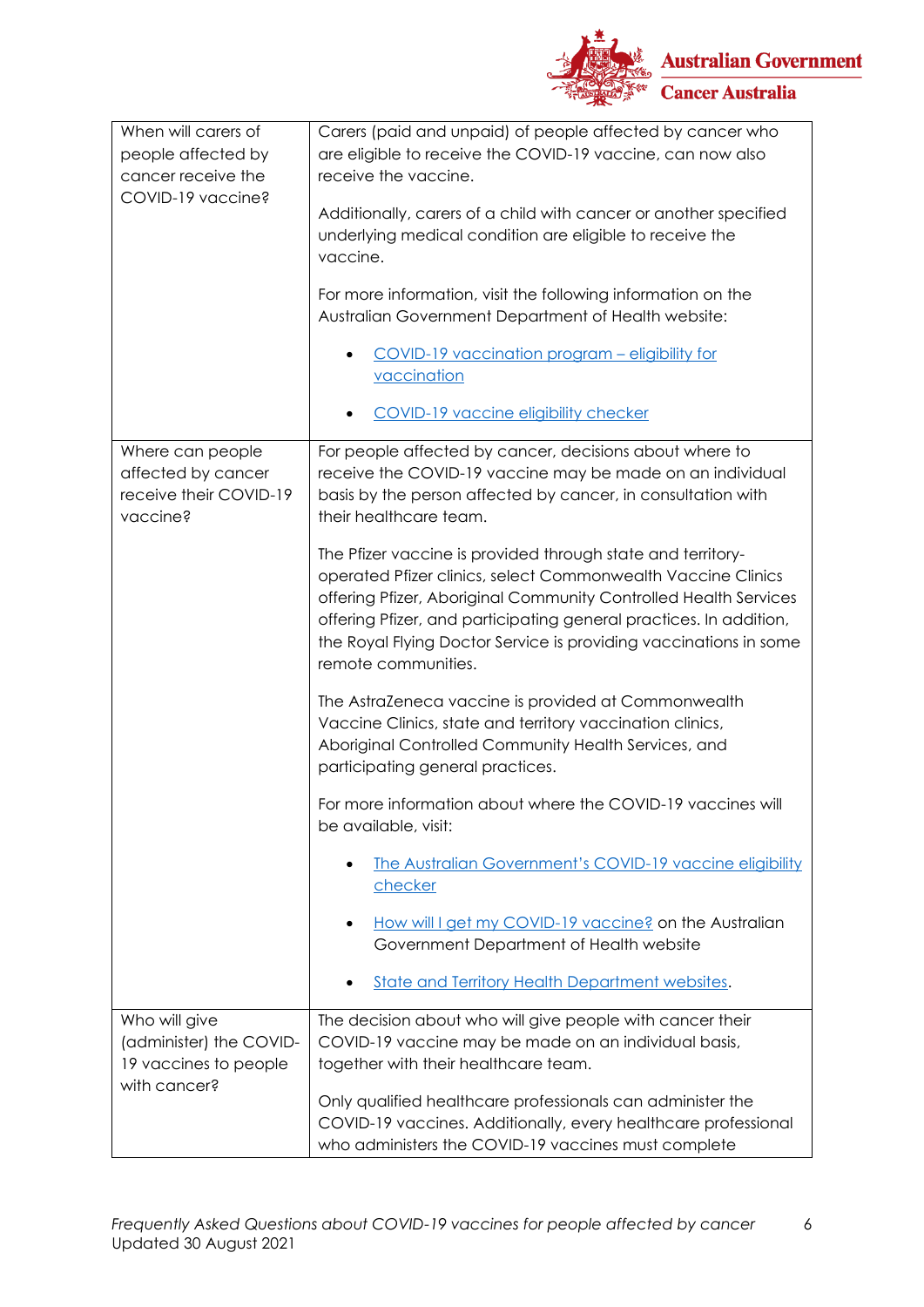

|                                                                                           | compulsory COVID-19 vaccination training which covers the<br>handling and administration of COVID-19 vaccines. <sup>12</sup>                                                                                                                                                                                                                                                                                                                  |
|-------------------------------------------------------------------------------------------|-----------------------------------------------------------------------------------------------------------------------------------------------------------------------------------------------------------------------------------------------------------------------------------------------------------------------------------------------------------------------------------------------------------------------------------------------|
|                                                                                           | For more information about the training required in order to<br>administer the COVID-19 vaccines, visit COVID-19 vaccination<br>training program on the Australian Government Department of<br>Health website.                                                                                                                                                                                                                                |
| Will people with cancer<br>receive a different                                            | People with cancer are offered the same COVID-19 vaccines as<br>the rest of the Australian population.                                                                                                                                                                                                                                                                                                                                        |
| COVID-19 vaccine or a<br>different dosage than<br>other people receiving<br>the vaccines? | Based on early clinical trial results, it is likely that all people in<br>Australia (including people affected by cancer) will require 2<br>doses of the COVID-19 vaccines. <sup>2</sup>                                                                                                                                                                                                                                                      |
|                                                                                           | The 2 doses of the Pfizer vaccine should be given 3<br>weeks apart. It is particularly important for people with<br>cancer to get the second dose of the vaccine as close<br>to 3 weeks after the first dose as possible to ensure they<br>are adequately protected from COVID-19.13,14                                                                                                                                                       |
|                                                                                           | The 2 doses of the AstraZeneca vaccine can be safely<br>$\bullet$<br>administered between 4-12 weeks apart. The Australian<br>Technical Advisory Group on Immunisation (ATAGI)<br>recommends 12 weeks between the first and the second<br>dose for maximal vaccine efficacy; however, in the<br>context of a COVID-19 outbreak setting, an interval of<br>between 4 and 8 weeks is preferred. <sup>10</sup>                                   |
|                                                                                           | Whether people will need additional 'booster' doses, such as an<br>annual booster, for COVID-19 vaccines is not yet known. This is<br>still being determined by ongoing clinical trials.                                                                                                                                                                                                                                                      |
| Why is it important for<br>people with cancer to<br>receive two doses of<br>the vaccine?  | It is important for all people to get the recommended dosage of<br>the COVID-19 vaccine they are offered. However, this may be<br>particularly important for people with cancer.                                                                                                                                                                                                                                                              |
|                                                                                           | Results from studies using the Pfizer vaccine found that cancer<br>patients had lower levels of protection from the SARS-CoV-2<br>virus (the virus that causes COVID-19) following the first dose of<br>the vaccine, compared to people without cancer. However,<br>when cancer patients received their second dose 3 weeks after<br>the first dose, protection against the SARS-CoV-2 virus improved<br>significantly. <sup>13, 14, 15</sup> |
|                                                                                           | When people who have lower COVID-19 protection come into<br>contact with the virus, they are more vulnerable to COVID-19<br>and also risk spreading the virus to their close contacts, such as<br>family and carers.                                                                                                                                                                                                                          |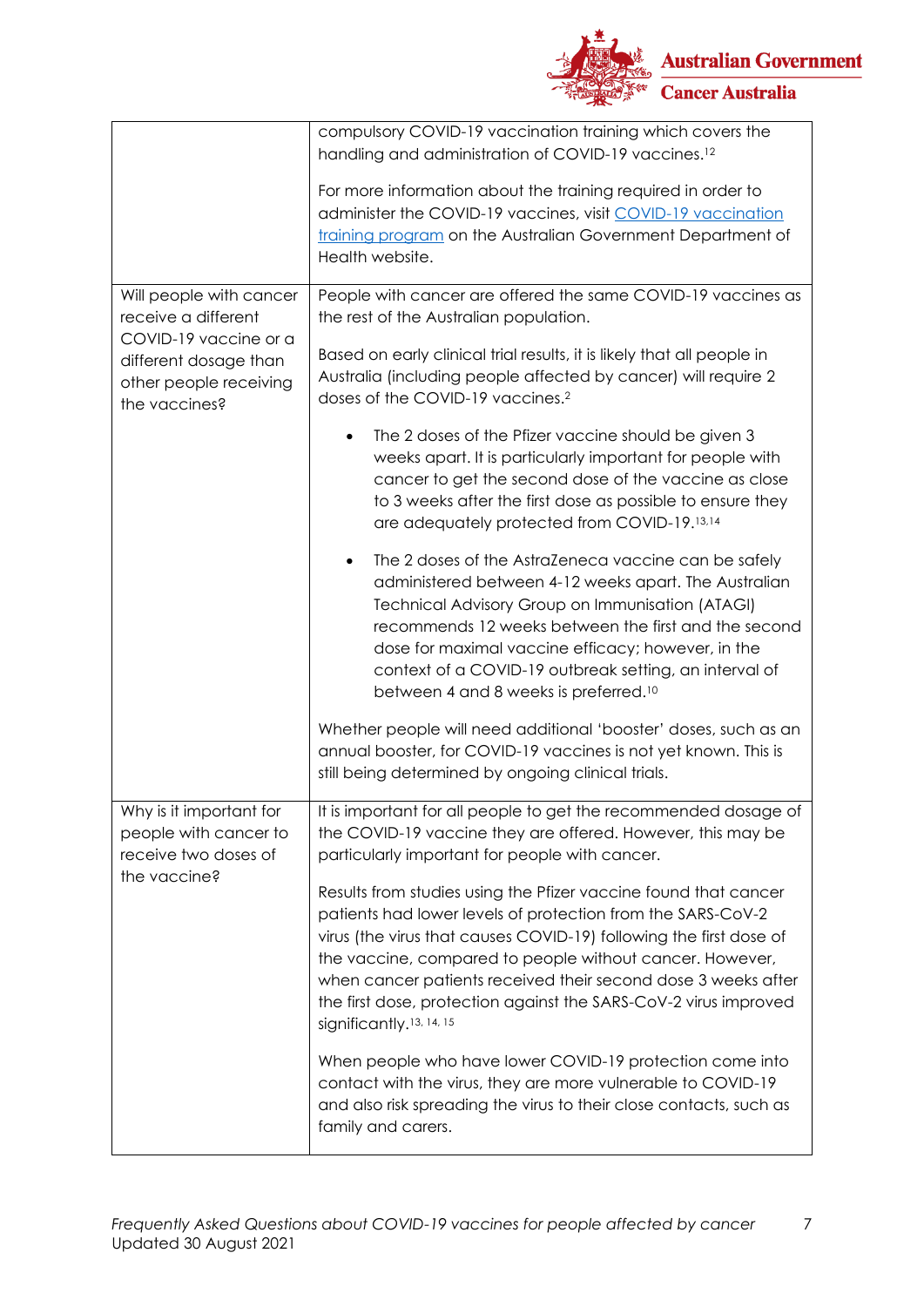

| Even after receiving the vaccine, it is still important for people |
|--------------------------------------------------------------------|
| affected by cancer in Australia, and their close contacts, to      |
| continue taking other protective measures against COVID-19,        |
| including practising good hygiene and maintaining physical         |
| distancing.                                                        |
|                                                                    |

| <b>Safety and effectiveness</b>                                                                                                        |                                                                                                                                                                                                                                                                                                                                                                                                                                                                                                                                                                                                                                                                                                                                                                                                                                                                                                      |
|----------------------------------------------------------------------------------------------------------------------------------------|------------------------------------------------------------------------------------------------------------------------------------------------------------------------------------------------------------------------------------------------------------------------------------------------------------------------------------------------------------------------------------------------------------------------------------------------------------------------------------------------------------------------------------------------------------------------------------------------------------------------------------------------------------------------------------------------------------------------------------------------------------------------------------------------------------------------------------------------------------------------------------------------------|
| <b>FAQ</b>                                                                                                                             | <b>Answer</b>                                                                                                                                                                                                                                                                                                                                                                                                                                                                                                                                                                                                                                                                                                                                                                                                                                                                                        |
| Were people with<br>cancer included in<br>clinical trials for the<br>COVID-19 vaccines?                                                | People with cancer were not included in the initial clinical trials<br>for the COVID-19 vaccines. This is because clinical trials typically<br>need to see whether the vaccines will work in people with<br>healthy immune systems. <sup>16</sup>                                                                                                                                                                                                                                                                                                                                                                                                                                                                                                                                                                                                                                                    |
| Is it safe for people with<br>cancer or people who<br>have a weaker immune<br>system (are<br>immunocompromised)<br>to get the COVID-19 | Many cancer organisations internationally currently recommend<br>COVID-19 vaccination for people with cancer and those with a<br>weaker immune system (this is also known as being<br>immunocompromised). <sup>17, 18</sup> This is because:<br>People with cancer are more vulnerable to contracting                                                                                                                                                                                                                                                                                                                                                                                                                                                                                                                                                                                                |
| vaccines?                                                                                                                              | COVID-19 and are at an increased risk of more severe<br>infection. <sup>17, 19-27</sup>                                                                                                                                                                                                                                                                                                                                                                                                                                                                                                                                                                                                                                                                                                                                                                                                              |
|                                                                                                                                        | Similar evidence from use of other vaccines suggests<br>$\bullet$<br>that COVID-19 vaccines may be safe and effective for<br>people with cancer. <sup>17, 28-30</sup>                                                                                                                                                                                                                                                                                                                                                                                                                                                                                                                                                                                                                                                                                                                                |
|                                                                                                                                        | Because people with cancer were not included in clinical trials,<br>there is limited evidence about whether the COVID-19 vaccines<br>are safe for people with cancer, or people who are<br>immunocompromised because of cancer or cancer treatments.<br>However, in principle there are no theoretical additional safety<br>concerns for either the Pfizer COVID-19 vaccine (a non-live<br>vaccine) or the AstraZeneca COVID-19 vaccine* (a non-<br>replicating viral vector vaccine) in people who are<br>immunocompromised, on the basis of a general understanding<br>of the vaccines. <sup>9</sup> Information is being collected from COVID-19<br>vaccination programs internationally, and so far, there have<br>been no reports of any significant safety issues specific to<br>people with cancer receiving the COVID-19 vaccines in other<br>countries. This will continue to be monitored. |
|                                                                                                                                        | The Australian Technical Advisory Group on Immunisation<br>(ATAGI) recommend people who are immunocompromised<br>should be among the priority groups to receive the COVID-19<br>vaccines because of their increased risk of severe illness with<br>COVID-19.9                                                                                                                                                                                                                                                                                                                                                                                                                                                                                                                                                                                                                                        |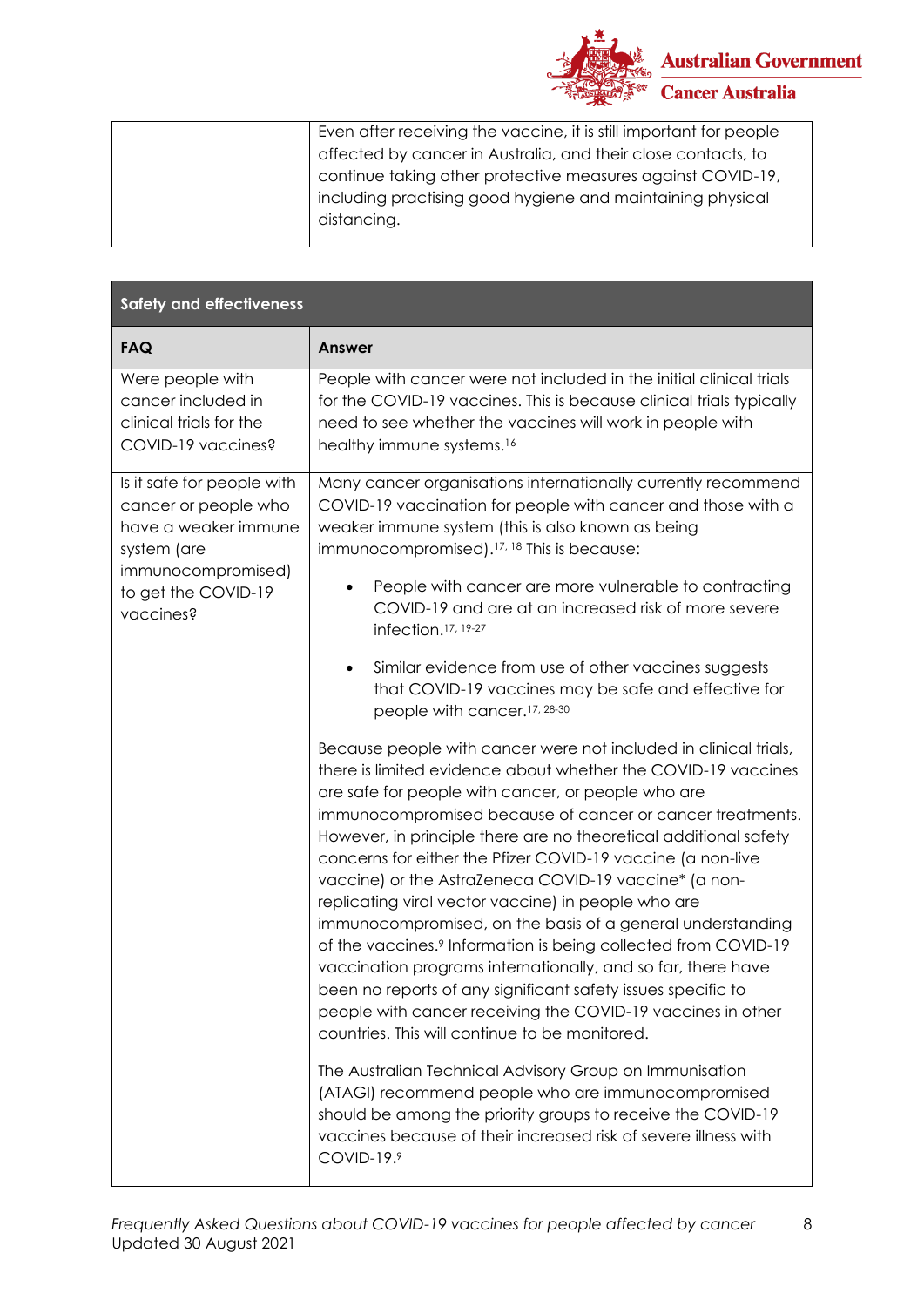

|                                                                                               | The decision about whether to receive a COVID-19 vaccine<br>should be made on an individual basis by the person affected                                                                                                                                                                                                                                                                               |
|-----------------------------------------------------------------------------------------------|--------------------------------------------------------------------------------------------------------------------------------------------------------------------------------------------------------------------------------------------------------------------------------------------------------------------------------------------------------------------------------------------------------|
|                                                                                               | by cancer, in consultation with their healthcare team.                                                                                                                                                                                                                                                                                                                                                 |
|                                                                                               | For more information, visit the following information on the<br>Australian Government Department of Health website:                                                                                                                                                                                                                                                                                    |
|                                                                                               | <u> COVID-19 vaccination - AstraZeneca vaccine - Risk-</u><br>benefit of vaccination scenarios in an Australian context                                                                                                                                                                                                                                                                                |
|                                                                                               | The Australian Technical Advisory Group on<br>Immunisation's (ATAGI) COVID-19 vaccination decision<br>guide for people with immunocompromise                                                                                                                                                                                                                                                           |
|                                                                                               | * With regard to safety concerns about the AstraZeneca<br>vaccine: So far, no specific biological risk factors or pre-existing<br>medical conditions have been found to increase or decrease<br>the risk of thrombosis (clotting) with thrombocytopenia (low<br>blood platelet count) occurring after the AstraZeneca vaccine. <sup>7</sup>                                                            |
| Do the COVID-19<br>vaccines work for<br>people affected by<br>cancer (are they<br>effective)? | Although there is currently limited evidence about whether the<br>COVID-19 vaccines work for people affected by cancer, we do<br>have a lot of similar evidence from use of other vaccines that<br>suggests the COVID-19 vaccines may be effective for people<br>affected by cancer:                                                                                                                   |
|                                                                                               | Evidence from flu vaccinations suggests that people<br>affected by cancer can mount a protective immune<br>response from COVID-19 vaccines (that is, whether their<br>immune system becomes trained to recognise and fight<br>against specific germs). However, the level of immunity<br>may be affected by a range of factors (such as cancer<br>type, therapies, and immune function). <sup>17</sup> |
|                                                                                               | There is evidence from other vaccinations used to<br>prevent infection to support their use for people<br>affected by cancer, even in those undergoing<br>immunosuppressive therapy. <sup>17, 28-30</sup>                                                                                                                                                                                              |
|                                                                                               | However, the immune response to vaccination may be reduced<br>in people who are immunocompromised, which may result in<br>lower vaccine effectiveness and protection compared to<br>people who are not immunocompromised.9                                                                                                                                                                             |
|                                                                                               | Even after receiving the vaccine, it is important for people<br>affected by cancer (especially those who are<br>immunocompromised) and any close contacts, to continue<br>taking other protective measures against COVID-19, including<br>practising good hygiene and maintaining physical distancing.                                                                                                 |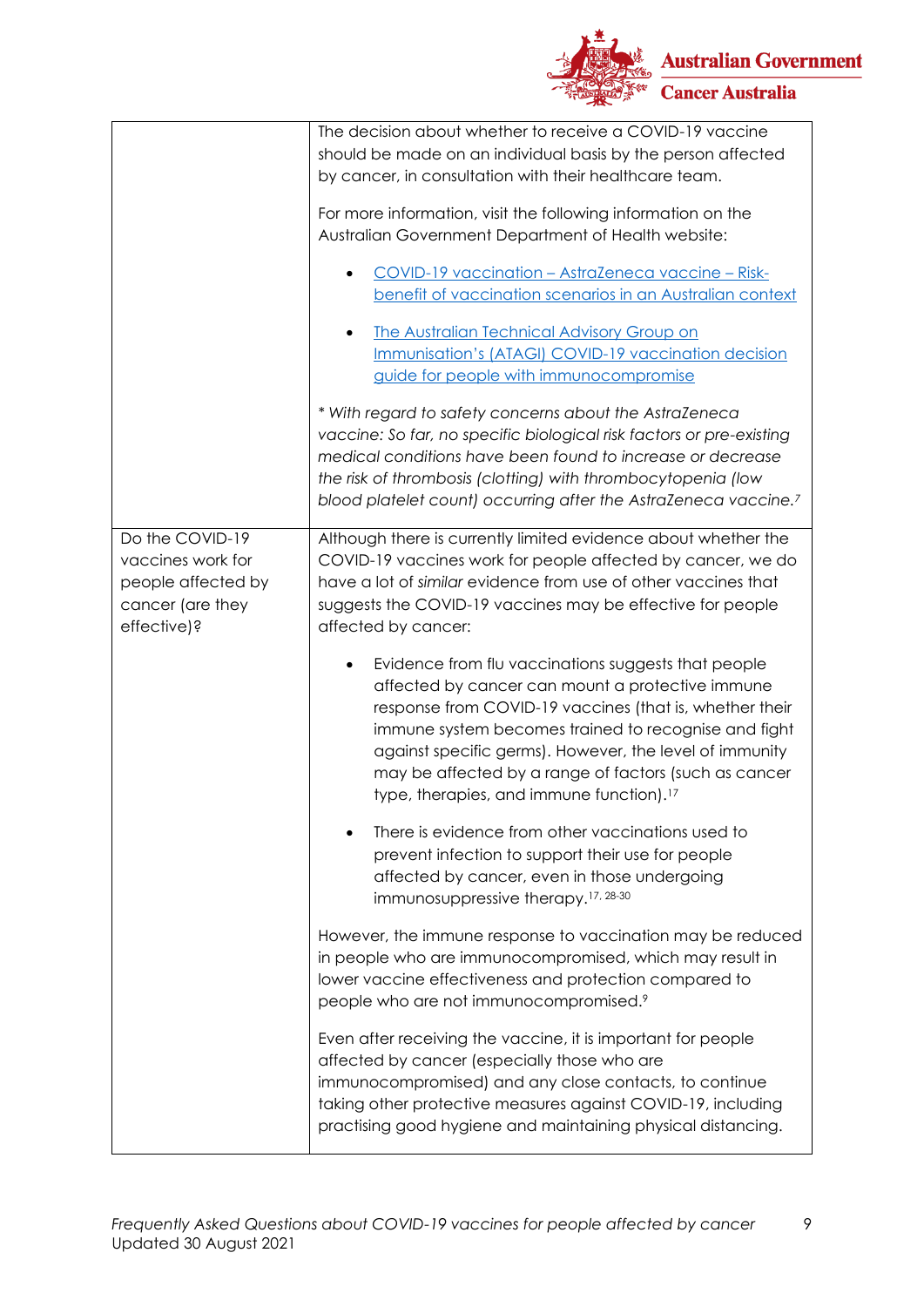

| What factors should a<br>person affected by<br>cancer consider when<br>deciding about when<br>to get the COVID-19<br>vaccine? | For people with cancer, the decision about when to receive a<br>COVID-19 vaccine should be made on an individual basis by<br>the person affected by cancer in consultation with their<br>healthcare team. Factors to consider include:<br>The type of cancer the person has/had |
|-------------------------------------------------------------------------------------------------------------------------------|---------------------------------------------------------------------------------------------------------------------------------------------------------------------------------------------------------------------------------------------------------------------------------|
|                                                                                                                               | The type of treatment they are receiving/received                                                                                                                                                                                                                               |
|                                                                                                                               | The timing of their treatment                                                                                                                                                                                                                                                   |
|                                                                                                                               | The type(s) of vaccine(s) available                                                                                                                                                                                                                                             |
|                                                                                                                               | How their immune system is working. <sup>16</sup><br>$\bullet$                                                                                                                                                                                                                  |
|                                                                                                                               | For example, some cancer treatments (like chemotherapy,<br>radiation therapy, or immunotherapy) can affect the immune<br>system, which might make the vaccine less effective in some<br>people. <sup>16</sup>                                                                   |
|                                                                                                                               | For more information, visit the Australian Technical Advisory<br>Group on Immunisation's (ATAGI) COVID-19 vaccination<br>decision guide for people with immunocompromise.                                                                                                       |

| <b>Risks and side effects</b>                                              |                                                                                                                                                                                                                                                                                                                                                                                     |  |
|----------------------------------------------------------------------------|-------------------------------------------------------------------------------------------------------------------------------------------------------------------------------------------------------------------------------------------------------------------------------------------------------------------------------------------------------------------------------------|--|
| <b>FAQ</b>                                                                 | <b>Answer</b>                                                                                                                                                                                                                                                                                                                                                                       |  |
| If I have allergies,<br>should I avoid any of<br>the COVID-19<br>vaccines? | People who have had an allergic reaction or a severe allergic<br>reaction (anaphylaxis) to any ingredients contained in the<br>COVID-19 vaccines should avoid the specific COVID-19<br>vaccine(s) that contain those ingredients. Talk to your<br>healthcare team if you have had an allergic reaction or<br>anaphylaxis to any medication (including chemotherapy) in the<br>past. |  |
|                                                                            | The ingredients for each of the COVID-19 vaccines can be<br>found in the 'Product details' section of their 'Consumer<br>Medicines Information' leaflet, available on the TGA website:                                                                                                                                                                                              |  |
|                                                                            | <b>Click here for the Cominarty [Pfizer] Consumer Medicines</b><br>$\bullet$<br>Information leaflet                                                                                                                                                                                                                                                                                 |  |
|                                                                            | Click here for the Vaxzevria [AstraZeneca] Consumer<br>$\bullet$<br>Medicines Information leaflet.                                                                                                                                                                                                                                                                                  |  |
|                                                                            | Click here for the Spikevax [Moderna] Consumer<br>$\bullet$<br>Medicines Information leaflet.                                                                                                                                                                                                                                                                                       |  |
|                                                                            | Allergies that may be particularly relevant to people affected<br>by cancer include allergies to polysorbate 80, which is one of                                                                                                                                                                                                                                                    |  |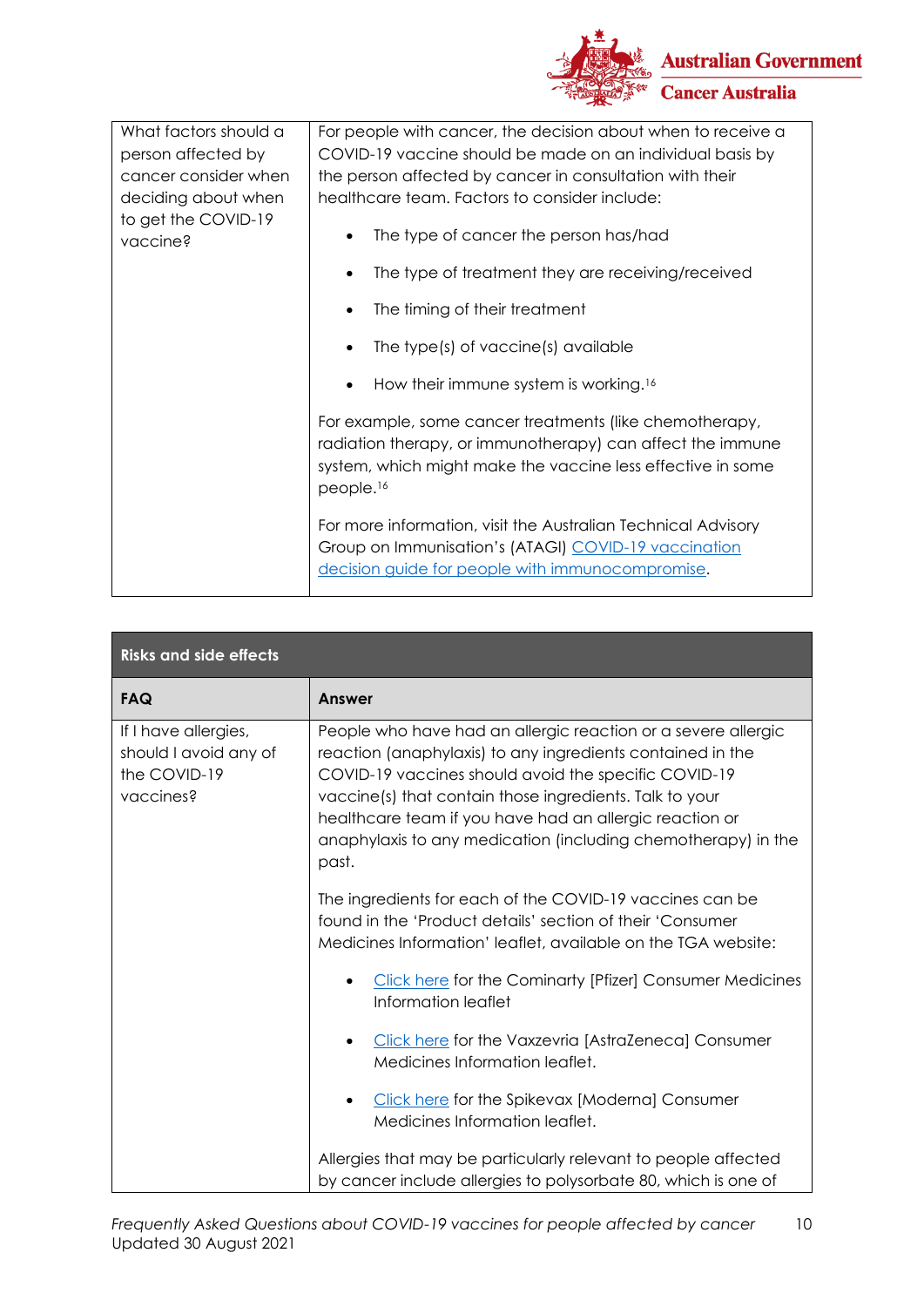

|                                                                                            | the ingredients in the AstraZeneca vaccine, and polyethylene<br>glycol (PEG) which is one of the ingredients in the Pfizer vaccine.<br>These ingredients are also used in cancer treatments, such as<br>chemotherapy medications, docetaxel and paclitaxel. If you<br>have had an allergic reaction or anaphylaxis in response to<br>polysorbate 80 or PEG, speak to your health professional or seek<br>expert advice on COVID-19 vaccination before being<br>vaccinated. 31-33                                                                                                                                                                                                                                                                                                                     |
|--------------------------------------------------------------------------------------------|------------------------------------------------------------------------------------------------------------------------------------------------------------------------------------------------------------------------------------------------------------------------------------------------------------------------------------------------------------------------------------------------------------------------------------------------------------------------------------------------------------------------------------------------------------------------------------------------------------------------------------------------------------------------------------------------------------------------------------------------------------------------------------------------------|
| What are the side<br>effects of the COVID-19<br>vaccines for people<br>affected by cancer? | Currently, there is no evidence to suggest that people affected<br>by cancer will experience different or worse side effects to the<br>COVID-19 vaccines.                                                                                                                                                                                                                                                                                                                                                                                                                                                                                                                                                                                                                                            |
|                                                                                            | In general, common side effects from the COVID-19 vaccines<br>are similar to those of other vaccines, including:                                                                                                                                                                                                                                                                                                                                                                                                                                                                                                                                                                                                                                                                                     |
|                                                                                            | Pain, redness and/or swelling where you received the<br>٠<br>needle                                                                                                                                                                                                                                                                                                                                                                                                                                                                                                                                                                                                                                                                                                                                  |
|                                                                                            | Muscle pain/aches                                                                                                                                                                                                                                                                                                                                                                                                                                                                                                                                                                                                                                                                                                                                                                                    |
|                                                                                            | Mild fever                                                                                                                                                                                                                                                                                                                                                                                                                                                                                                                                                                                                                                                                                                                                                                                           |
|                                                                                            | Headache                                                                                                                                                                                                                                                                                                                                                                                                                                                                                                                                                                                                                                                                                                                                                                                             |
|                                                                                            | Tiredness. <sup>34</sup>                                                                                                                                                                                                                                                                                                                                                                                                                                                                                                                                                                                                                                                                                                                                                                             |
|                                                                                            | These side effects are usually mild and usually go away within<br>one or two days.                                                                                                                                                                                                                                                                                                                                                                                                                                                                                                                                                                                                                                                                                                                   |
|                                                                                            | Thrombosis (clotting) and the AstraZeneca vaccine                                                                                                                                                                                                                                                                                                                                                                                                                                                                                                                                                                                                                                                                                                                                                    |
|                                                                                            | On 8 April 2021, the Australian Technical Advisory Group on<br>Immunisation (ATAGI) issued a statement on the AstraZeneca<br>vaccine in response to new vaccine safety concerns.7                                                                                                                                                                                                                                                                                                                                                                                                                                                                                                                                                                                                                    |
|                                                                                            | ATAGI noted further evidence of a rare but serious side effect<br>involving thrombosis (clotting) with thrombocytopenia (low<br>blood platelet count) after receiving the AstraZeneca vaccine.                                                                                                                                                                                                                                                                                                                                                                                                                                                                                                                                                                                                       |
|                                                                                            | ATAGI recommends that the Pfizer or Moderna vaccines are<br>preferred over AstraZeneca vaccine in adults aged under 60<br>years. This recommendation is based on the increasing risk of<br>severe outcomes from COVID-19 in older adults (and hence a<br>higher benefit from vaccination) and a potentially increased risk<br>of thrombosis with thrombocytopenia following the AstraZeneca<br>vaccine in those under 60 years. However, people aged<br>between 18-59 years can choose to receive the AstraZeneca<br>vaccine if the person has made an informed decision based on<br>an understanding of the risks and benefits. <sup>8, 9</sup> In the context of a<br>COVID-19 outbreak where the supply of Pfizer is limited, ATAGI<br>recommends that people under the age of 60 should strongly |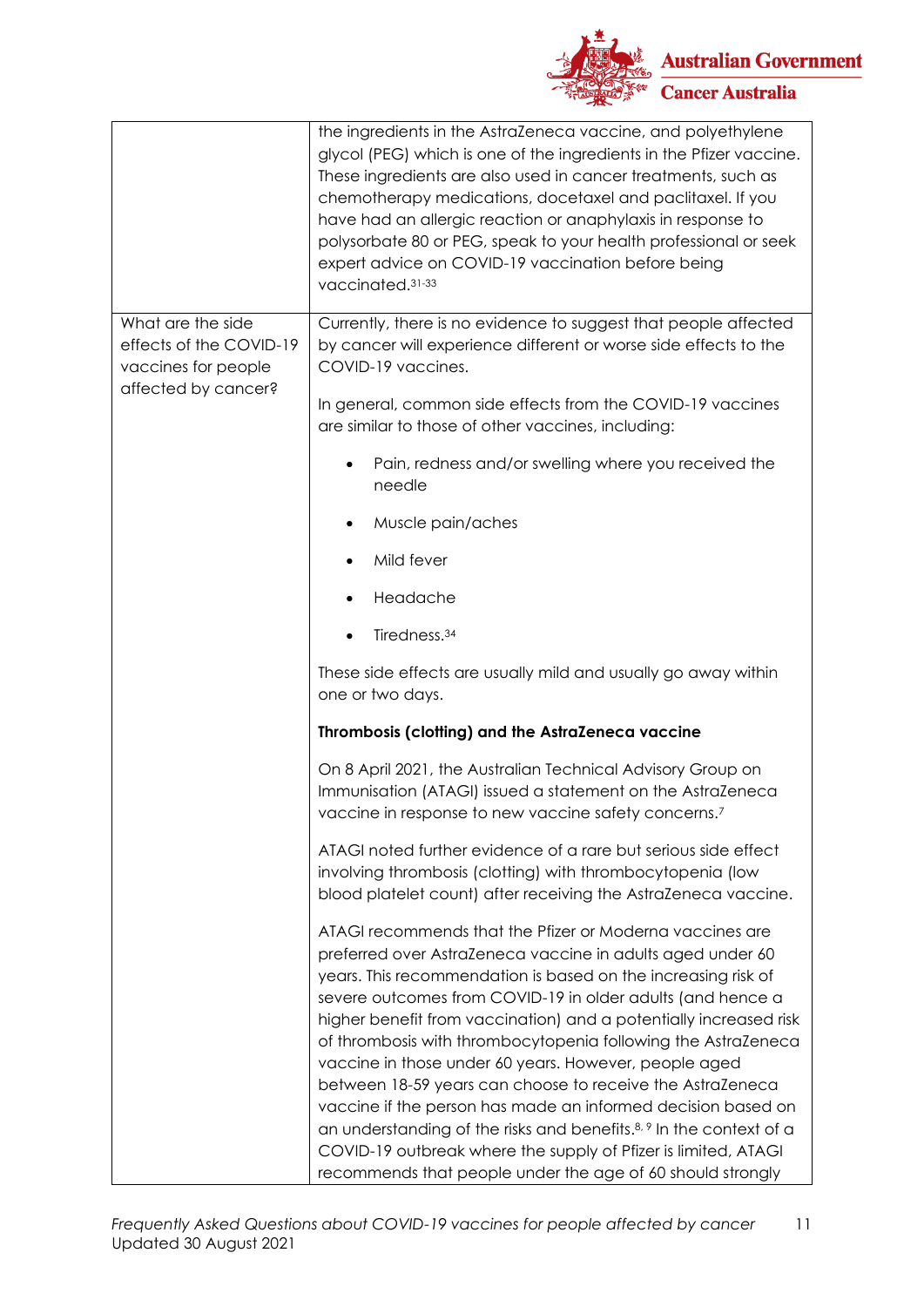

|                                                                         | consider the AstraZeneca COVID-19 Vaccine if they are unable<br>to access Pfizer or Moderna vaccines. 8-10                                                                                                                                                                                                                                                                                                                |
|-------------------------------------------------------------------------|---------------------------------------------------------------------------------------------------------------------------------------------------------------------------------------------------------------------------------------------------------------------------------------------------------------------------------------------------------------------------------------------------------------------------|
|                                                                         | People who have had the first dose of the AstraZeneca vaccine<br>without any serious adverse effects can be given the second<br>dose, including adults under 60 years.                                                                                                                                                                                                                                                    |
|                                                                         | The Pfizer or Moderna vaccines are also the recommended<br>COVID-19 vaccines for pregnant women.9                                                                                                                                                                                                                                                                                                                         |
|                                                                         | For more information, visit the following information on the<br>Australian Government Department of Health website:                                                                                                                                                                                                                                                                                                       |
|                                                                         | ATAGI statement on revised recommendations on the<br>use of COVID-19 Vaccine AstraZeneca, 17 June 2021                                                                                                                                                                                                                                                                                                                    |
|                                                                         | COVID-19 vaccination – Weighing up the potential<br>$\bullet$<br>benefits against risk of harm from COVID-19 Vaccine<br>AstraZeneca                                                                                                                                                                                                                                                                                       |
|                                                                         | What happens after I am vaccinated for COVID-19?                                                                                                                                                                                                                                                                                                                                                                          |
|                                                                         | <b>COVID-19 Vaccine Side Effect Checker</b>                                                                                                                                                                                                                                                                                                                                                                               |
|                                                                         | The Therapeutic Goods Administration (TGA) is monitoring the<br>ongoing safety of the COVID-19 vaccines, and this webpage<br>will be updated as new information emerges.                                                                                                                                                                                                                                                  |
| What do I do if I have a                                                | Serious reactions to the COVID-19 vaccines are extremely rare.                                                                                                                                                                                                                                                                                                                                                            |
| side effect (adverse<br>event) after receiving<br>the COVID-19 vaccine? | All people who receive the COVID-19 vaccine should wait at<br>least 15 minutes before leaving the vaccination clinic in case a<br>serious reaction occurs. If you have a history of anaphylaxis (a<br>severe allergic reaction) to anything, you should wait at least 30<br>minutes before leaving.                                                                                                                       |
|                                                                         | If you experience a side effect (adverse event) after receiving<br>the vaccine, you should contact a member of your treating<br>healthcare team, or call the National Coronavirus Helpline on<br>1800 020 080, available 24 hours a day.                                                                                                                                                                                  |
|                                                                         |                                                                                                                                                                                                                                                                                                                                                                                                                           |
|                                                                         | Adverse events should be reported to the Therapeutic Goods<br>Administration (TGA). This helps the TGA monitor the ongoing<br>safety of the vaccine, and if any safety risks become evident,<br>the TGA can inform the community and health providers as<br>soon as possible. Adverse events can be reported to the TGA by<br>you or a health professional, and can be done via an online<br>form, by email, or by phone. |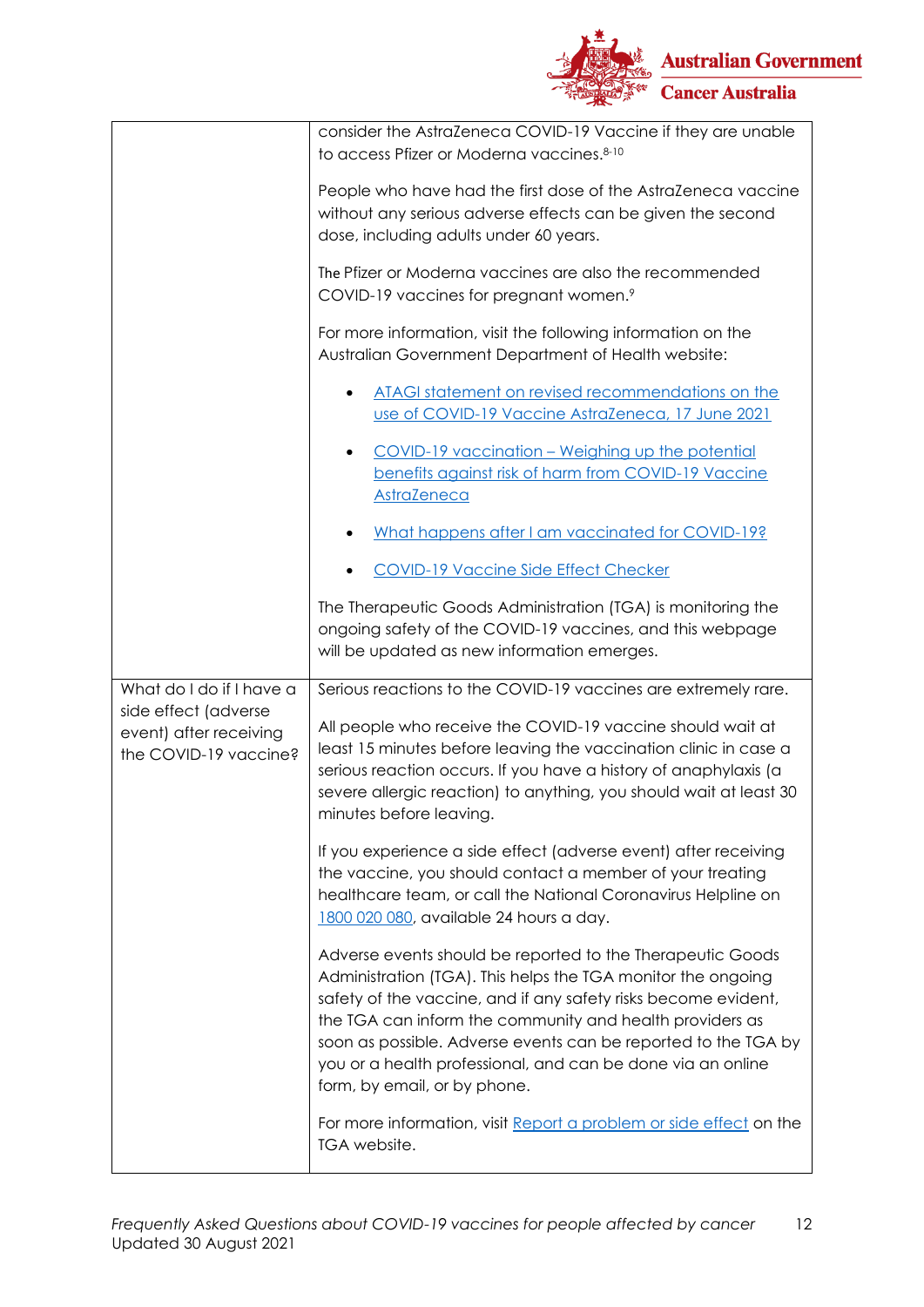

| Are there any potential<br>risks for people who<br>have, or are at risk of,<br>lymphoedema<br>(swelling)?                      | Lymphoedema is swelling of a part of the body and can be a<br>side effect of cancer treatment. Within the areas of the body<br>affected by lymphoedema, the immune cells which fight<br>infection may not work as well. Vaccination into these areas<br>may therefore result in a weaker immune response and less<br>protection from COVID-19. Damage to the skin within an area of<br>lymphoedema can also act as an entry site for infection, so<br>careful skin care and protection is advisable for areas of<br>swelling. As a precaution the COVID-19 vaccine should be given<br>in the untreated limb if possible. 35, 36 |
|--------------------------------------------------------------------------------------------------------------------------------|---------------------------------------------------------------------------------------------------------------------------------------------------------------------------------------------------------------------------------------------------------------------------------------------------------------------------------------------------------------------------------------------------------------------------------------------------------------------------------------------------------------------------------------------------------------------------------------------------------------------------------|
| Are there any potential<br>risks relating to people<br>with bleeding disorders<br>and people who are<br>taking blood thinners? | People with bleeding disorders, those receiving antiplatelet or<br>anticoagulant therapy (blood thinners) and those with low<br>platelet counts may have an increased risk of bleeding or<br>significant bruising at the site where the COVID-19 vaccine was<br>given, <sup>37</sup> which can be painful for the person. Talk to your health<br>professional if you are concerned about any medication you<br>are taking, before being vaccinated.                                                                                                                                                                             |

| <b>Impacts and interactions</b>                                                     |                                                                                                                                                                                                                                                                                                                                                                                                 |
|-------------------------------------------------------------------------------------|-------------------------------------------------------------------------------------------------------------------------------------------------------------------------------------------------------------------------------------------------------------------------------------------------------------------------------------------------------------------------------------------------|
| <b>FAQ</b>                                                                          | <b>Answer</b>                                                                                                                                                                                                                                                                                                                                                                                   |
| Will the COVID-19<br>vaccines affect or<br>interact with my cancer<br>treatment(s)? | Currently, there is limited information available from COVID-19<br>vaccines clinical trials about whether the COVID-19 vaccines will<br>affect or interact with cancer treatments. This is because the<br>initial clinical trials for the COVID-19 vaccines did not include<br>people with cancer.                                                                                              |
|                                                                                     | Recommendations vary and there are a number of factors to<br>consider for every individual, including:                                                                                                                                                                                                                                                                                          |
|                                                                                     | The type of cancer you have/had                                                                                                                                                                                                                                                                                                                                                                 |
|                                                                                     | The type of treatment you are receiving/received<br>$\bullet$                                                                                                                                                                                                                                                                                                                                   |
|                                                                                     | The timing of the treatment you are receiving/received<br>$\bullet$                                                                                                                                                                                                                                                                                                                             |
|                                                                                     | The type(s) of vaccine(s) available<br>$\bullet$                                                                                                                                                                                                                                                                                                                                                |
|                                                                                     | How your immune system is working.                                                                                                                                                                                                                                                                                                                                                              |
|                                                                                     | There are some theoretical risks of immune-related side effects<br>for COVID-19 vaccination for people receiving immunotherapy,<br>including checkpoint inhibitors such as pembrolizumab,<br>nivolumab and ipilimumab. However, international cancer<br>organisations and Australian experts recommend vaccination<br>after weighing the benefit of vaccination against risk. <sup>18, 38</sup> |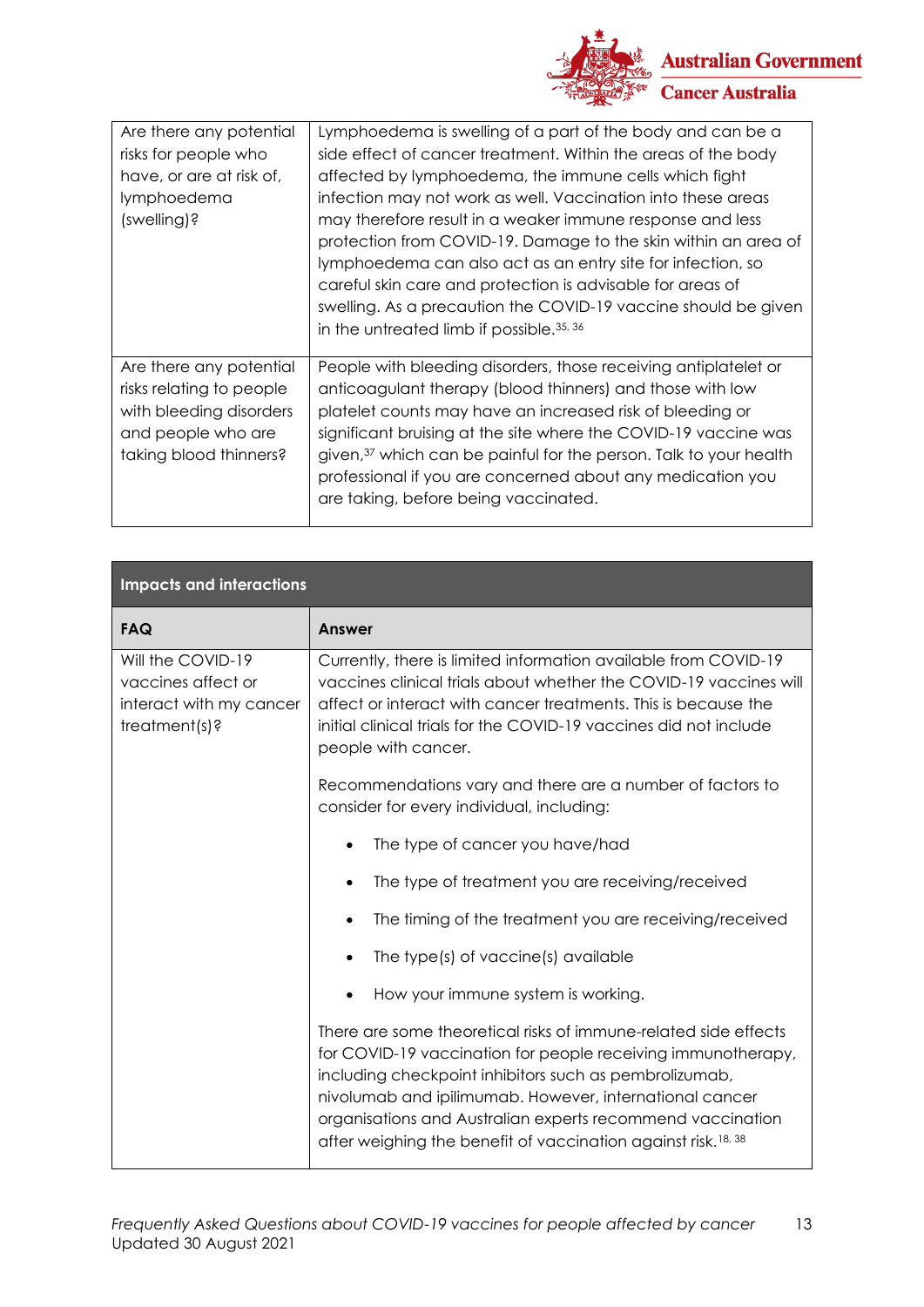

|                                                                                                               | Optimal responses to the vaccine are more likely more than 3-6<br>months after stem cell transplant or CAR-T therapy. <sup>39</sup><br>If you are having treatment for cancer, speak to your<br>healthcare team about the best timing for you based on your<br>own situation.<br>Some organisations have provided recommendations for health<br>professionals about the timing of the COVID-19 vaccines and<br>cancer treatments. These are located at COVID-19 vaccines<br>and cancer - health professional guidance on the Cancer<br>Australia's website.                                                                                                                                                                                                                                                                                                                                                                                                                     |
|---------------------------------------------------------------------------------------------------------------|---------------------------------------------------------------------------------------------------------------------------------------------------------------------------------------------------------------------------------------------------------------------------------------------------------------------------------------------------------------------------------------------------------------------------------------------------------------------------------------------------------------------------------------------------------------------------------------------------------------------------------------------------------------------------------------------------------------------------------------------------------------------------------------------------------------------------------------------------------------------------------------------------------------------------------------------------------------------------------|
| Does the COVID-19<br>vaccine impact<br>screening and<br>diagnostic<br>mammograms?                             | There have been some reports internationally about people<br>who have received a COVID-19 vaccine having lymph node<br>swelling which is being mistaken for possible breast cancer. This<br>swelling occurs in the lymph glands in the underarm area and is<br>known as lymphadenopathy. Lymphadenopathy is an immune<br>system response to an infection or a vaccine. However, as<br>lymphadenopathy is also a symptom of breast cancer, this may<br>lead to a false positive mammogram result; that is, that the<br>mammogram may look abnormal even though there is no<br>cancer actually present.<br>The Royal Australian and New Zealand College of Radiologists<br>(RANZCR) does not recommend delays to COVID-19<br>vaccination nor any breast imaging (screening mammogram or<br>diagnostic imaging for breast cancer symptoms). <sup>40</sup> However,<br>women having a mammogram should tell their healthcare<br>professional if they have been recently vaccinated. |
|                                                                                                               | For more information:<br>The Royal Australian and New Zealand College of<br>Radiologists' Statement on Vaccine Induced<br><b>Adenopathy</b>                                                                                                                                                                                                                                                                                                                                                                                                                                                                                                                                                                                                                                                                                                                                                                                                                                     |
| Can people with<br>cancer get the COVID-<br>19 vaccine at the same<br>time as the influenza<br>(flu) vaccine? | No, it is generally recommended that people do not receive the<br>COVID-19 vaccine at the same time as the flu vaccine (or any<br>other vaccine).<br>At least 7 days between the COVID-19 vaccine and the flu<br>vaccine (or any other vaccine) is preferred.<br>However, a shorter interval (including co-administration) is<br>acceptable in some settings. <sup>9, 41</sup><br>This advice is provided by the Australian Technical Advisory<br>Group on Immunisation (ATAGI). The advice is based on a lack<br>of evidence (not enough data) about how the COVID-19<br>vaccines and flu vaccines affect each other, or whether it is                                                                                                                                                                                                                                                                                                                                         |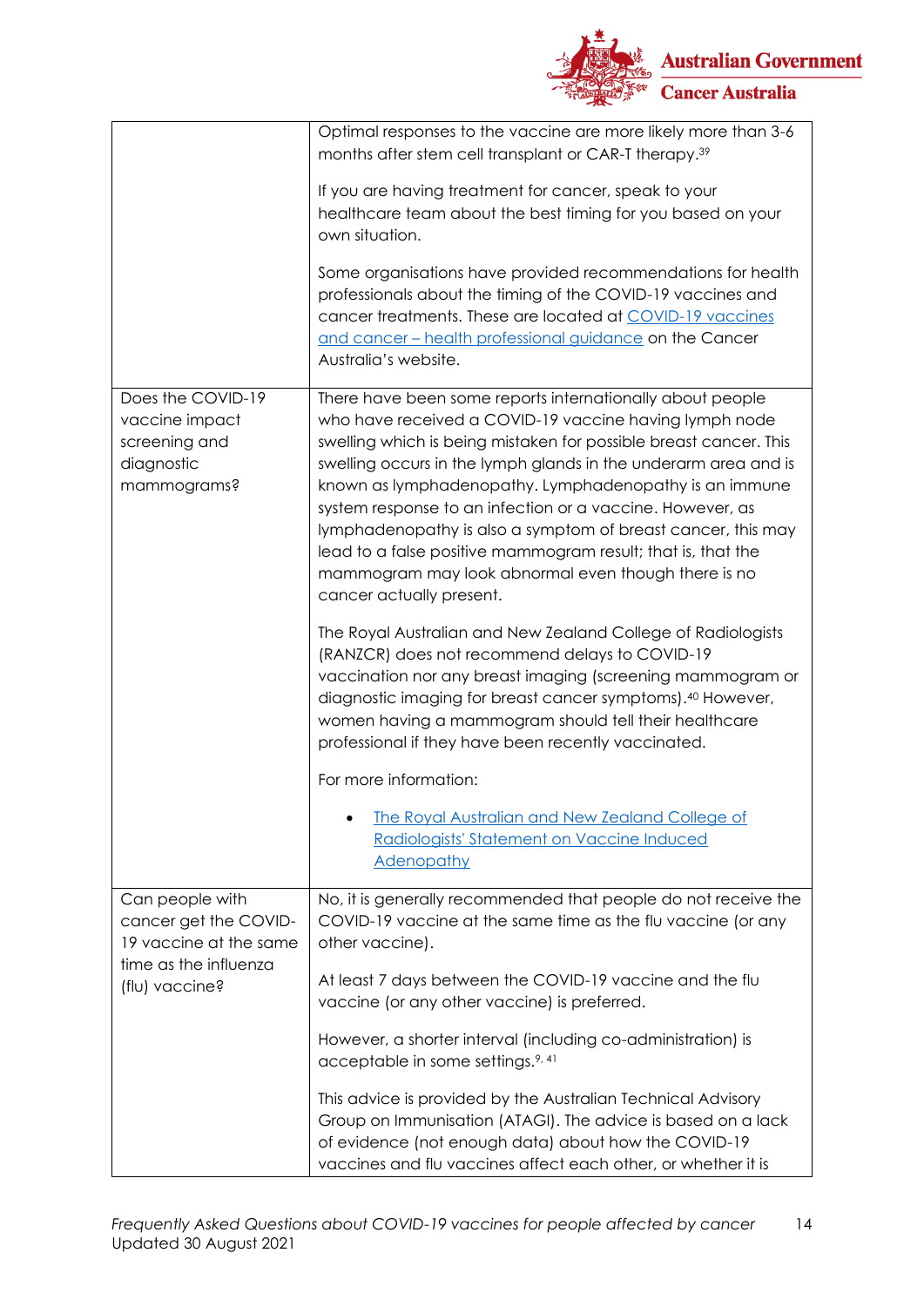

| safe to give the two vaccines at the same time. This is<br>precautionary advice, and may change as further information<br>becomes available. |
|----------------------------------------------------------------------------------------------------------------------------------------------|
| For more information, visit:                                                                                                                 |
| • COVID-19 vaccination - ATAGI clinical guidance COVID-<br>19 vaccine in Australia in 2021                                                   |
| ATAGI advice on seasonal influenza vaccines in 2021<br>$\bullet$                                                                             |

| Collecting information about the use of the COVID-19 vaccines in people affected by<br>cancer      |                                                                                                                                                                                                                                                                                                                                                                                                                                                                                                                                                                        |  |
|----------------------------------------------------------------------------------------------------|------------------------------------------------------------------------------------------------------------------------------------------------------------------------------------------------------------------------------------------------------------------------------------------------------------------------------------------------------------------------------------------------------------------------------------------------------------------------------------------------------------------------------------------------------------------------|--|
| <b>FAQ</b>                                                                                         | <b>Answer</b>                                                                                                                                                                                                                                                                                                                                                                                                                                                                                                                                                          |  |
| Is any data being<br>collected about the<br>COVID-19 vaccines for<br>people affected by<br>cancer? | Data about the use of the COVID-19 vaccines can help us<br>better understand the safety and effectiveness of the COVID-19<br>vaccines for people affected by cancer.                                                                                                                                                                                                                                                                                                                                                                                                   |  |
|                                                                                                    | Cancer Australia has facilitated an important clinical study to<br>better understand the safety and efficacy of the COVID-19<br>vaccines in people with cancer, including in people with solid<br>tumours and blood (haematological) malignancies. Monash<br>Health, Victoria have been engaged to develop and<br>implement an Australian clinical trial based on the US National<br>Cancer Institute (NCI) Serological Sciences Network for COVID-<br>19 (SeroNet) framework. The study has been called SerOzNET to<br>highlight the unique population it will study. |  |
|                                                                                                    | Rapid implementation of this study will allow timely information<br>to be provided to the Australian cancer community about the<br>safety and efficacy of the COVID-19 vaccines in people with<br>cancer.                                                                                                                                                                                                                                                                                                                                                              |  |
|                                                                                                    | For more information about the SerOzNET study, visit<br>www.canceraustralia.gov.au/SerOzNET-Study.                                                                                                                                                                                                                                                                                                                                                                                                                                                                     |  |
|                                                                                                    | Cancer Australia is also monitoring data on the safety and<br>effectiveness of the COVID-19 vaccines for people affected by<br>cancer from international vaccination programs, and we will<br>provide more information here as it becomes available.                                                                                                                                                                                                                                                                                                                   |  |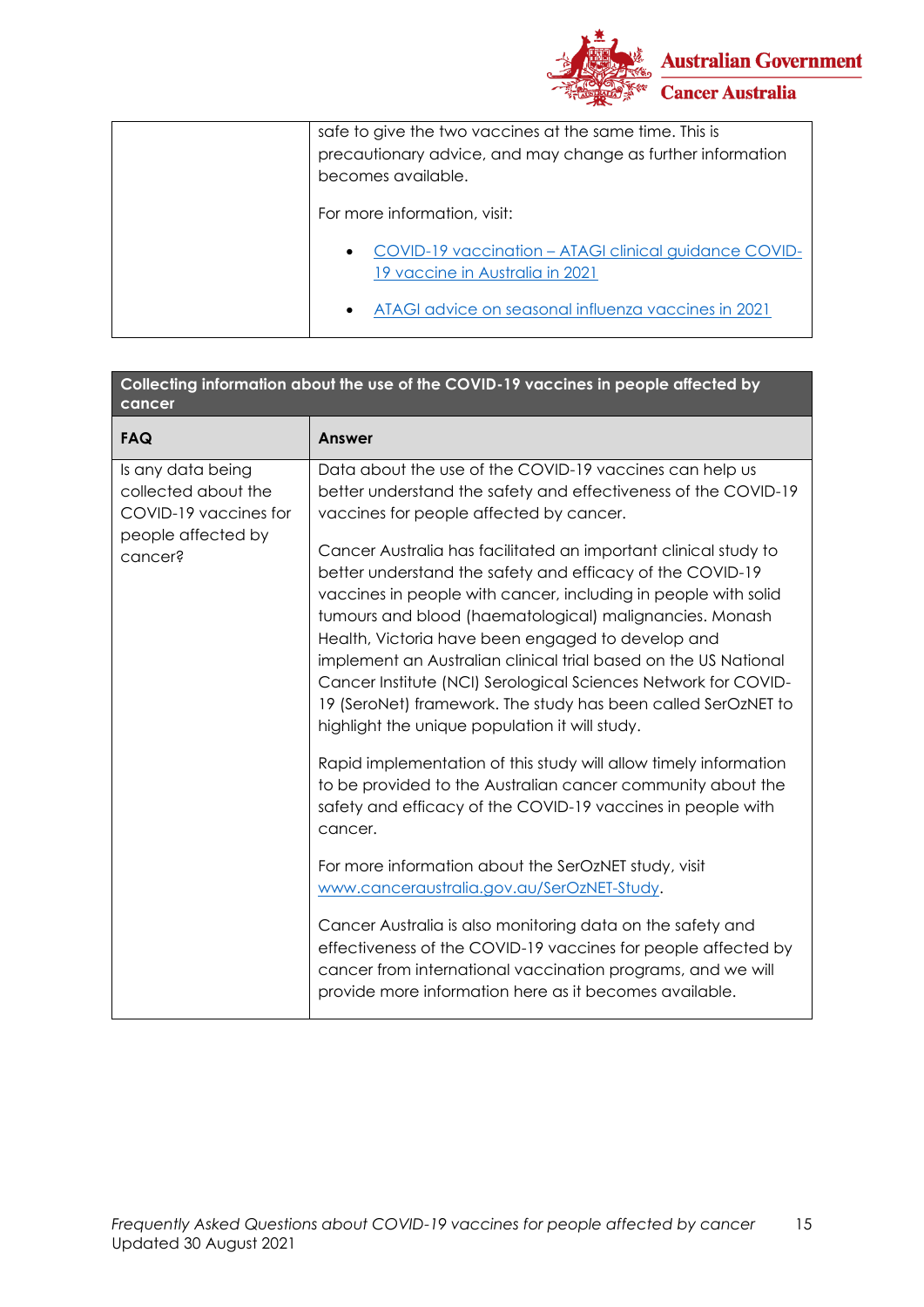

## **References**

- 1. Australian Department of Health. How COVID-19 vaccines work. Canberra, ACT: Australian Department of Health; 2021 [updated 2021 Jan 29; cited 2021 Feb 04]. Available from: [https://www.health.gov.au/initiatives-and-programs/covid-19](https://www.health.gov.au/initiatives-and-programs/covid-19-vaccines/about-covid-19-vaccines/how-covid-19-vaccines-work) [vaccines/about-covid-19-vaccines/how-covid-19-vaccines-work.](https://www.health.gov.au/initiatives-and-programs/covid-19-vaccines/about-covid-19-vaccines/how-covid-19-vaccines-work)
- 2. Australian Department of Health. Australia's vaccine agreements. Canberra, ACT: Australian Department of Health; 2021 [updated 2021 Feb 03; cited 2021 Feb 04]. Available from: [https://www.health.gov.au/node/18777/australias-vaccine](https://www.health.gov.au/node/18777/australias-vaccine-agreements)[agreements.](https://www.health.gov.au/node/18777/australias-vaccine-agreements)
- 3. Therapeutic Goods Administration. TGA provisionally approves Pfizer COVID-19 vaccine. Canberra, ACT: Therapeutic Goods Administration; 2021 Jan 25 [cited 2021 Feb 04]. Available from: [https://www.tga.gov.au/media-release/tga-provisionally](https://www.tga.gov.au/media-release/tga-provisionally-approves-pfizer-covid-19-vaccine)[approves-pfizer-covid-19-vaccine.](https://www.tga.gov.au/media-release/tga-provisionally-approves-pfizer-covid-19-vaccine)
- 4. Therapeutic Goods Administration. TGA Provisional Approval of Pfizer-BioNTech COVID-19 vaccine to include 12-15 years age group. Canberra, ACT: Therapeutic Goods Administration; 2021 Jul 23 [cited 2021 Jul 30]. Available from: [https://www.tga.gov.au/tga-provisional-approval-pfizer-biontech-covid-19-vaccine](https://www.tga.gov.au/tga-provisional-approval-pfizer-biontech-covid-19-vaccine-include-12-15-years-age-group)[include-12-15-years-age-group.](https://www.tga.gov.au/tga-provisional-approval-pfizer-biontech-covid-19-vaccine-include-12-15-years-age-group)
- 5. Therapeutic Goods Administration. COVID-19 Vaccine: AstraZeneca ChAdOx1-S. Canberra, ACT; 2021 Feb 16 [cited 2021 Feb 17]. Available from: [https://www.tga.gov.au/covid-19-vaccine-astrazeneca-chadox1-s.](https://www.tga.gov.au/covid-19-vaccine-astrazeneca-chadox1-s)
- 6. Therapeutic Goods Administration. COVID-19 vaccine: Spikevax (elasomeran). Canberra, ACT: Therapeutic Goods Administration; 2021 Aug 9 [cited 2021 Aug 11]. Available from: [https://www.tga.gov.au/covid-19-vaccine-spikevax-elasomeran.](https://www.tga.gov.au/covid-19-vaccine-spikevax-elasomeran)
- 7. Australian Department of Health. ATAGI statement on revised recommendations on the use of COVID-19 Vaccine AstraZeneca, 17 June 2021. Canberra, ACT: Australian Department of Health; 2021 Jun 17 [cited 2021 Jun 17]. Available from: [https://www.health.gov.au/news/atagi-statement-on-revised-recommendations-on](https://www.health.gov.au/news/atagi-statement-on-revised-recommendations-on-the-use-of-covid-19-vaccine-astrazeneca-17-june-2021)[the-use-of-covid-19-vaccine-astrazeneca-17-june-2021.](https://www.health.gov.au/news/atagi-statement-on-revised-recommendations-on-the-use-of-covid-19-vaccine-astrazeneca-17-june-2021)
- 8. Australian Department of Health. About the AstraZeneca COVID-19 vaccine. Canberra, ACT: Australian Department of Health; 2021 [updated 2021 Jul 14; cited 2021 Jul 14]. Available from: [https://www.health.gov.au/initiatives-and-programs/covid-19](https://www.health.gov.au/initiatives-and-programs/covid-19-vaccines/learn-about-covid-19-vaccines/about-the-astrazeneca-covid-19-vaccine) [vaccines/learn-about-covid-19-vaccines/about-the-astrazeneca-covid-19-vaccine.](https://www.health.gov.au/initiatives-and-programs/covid-19-vaccines/learn-about-covid-19-vaccines/about-the-astrazeneca-covid-19-vaccine)
- 9. Australian Technical Advisory Group on Immunisation (ATAGI). COVID-19 vaccination ATAGI clinical guidance on COVID-19 vaccine in Australia in 2021. Canberra, ACT: ATAGI; 2021 [updated 2021 Aug 20; cited 2021 Aug 25]. Available from: [https://www.health.gov.au/resources/publications/covid-19-vaccination-atagi-clinical](https://www.health.gov.au/resources/publications/covid-19-vaccination-atagi-clinical-guidance-on-covid-19-vaccine-in-australia-in-2021)[guidance-on-covid-19-vaccine-in-australia-in-2021.](https://www.health.gov.au/resources/publications/covid-19-vaccination-atagi-clinical-guidance-on-covid-19-vaccine-in-australia-in-2021)
- 10. Australian Department of Health. ATAGI statement on use of COVID-19 vaccines in an outbreak setting. Canberra, ACT: Australian Department of Health; 2021 Jul 13 [cited 2021 Jul 14]. Available from: [https://www.health.gov.au/news/atagi-statement-on-use](https://www.health.gov.au/news/atagi-statement-on-use-of-covid-19-vaccines-in-an-outbreak-setting)[of-covid-19-vaccines-in-an-outbreak-setting.](https://www.health.gov.au/news/atagi-statement-on-use-of-covid-19-vaccines-in-an-outbreak-setting)
- 11. Australian Department of Health. Priority groups for COVID-19 Vaccination Program: Phase 1b. Canberra, ACT: Australian Department of Health; 2021 [updated 2021 Mar 19; cited 2021 Mar 19]. Available from: [https://www.health.gov.au/resources/publications/priority-groups-for-covid-19](https://www.health.gov.au/resources/publications/priority-groups-for-covid-19-vaccination-program-phase-1b) [vaccination-program-phase-1b.](https://www.health.gov.au/resources/publications/priority-groups-for-covid-19-vaccination-program-phase-1b)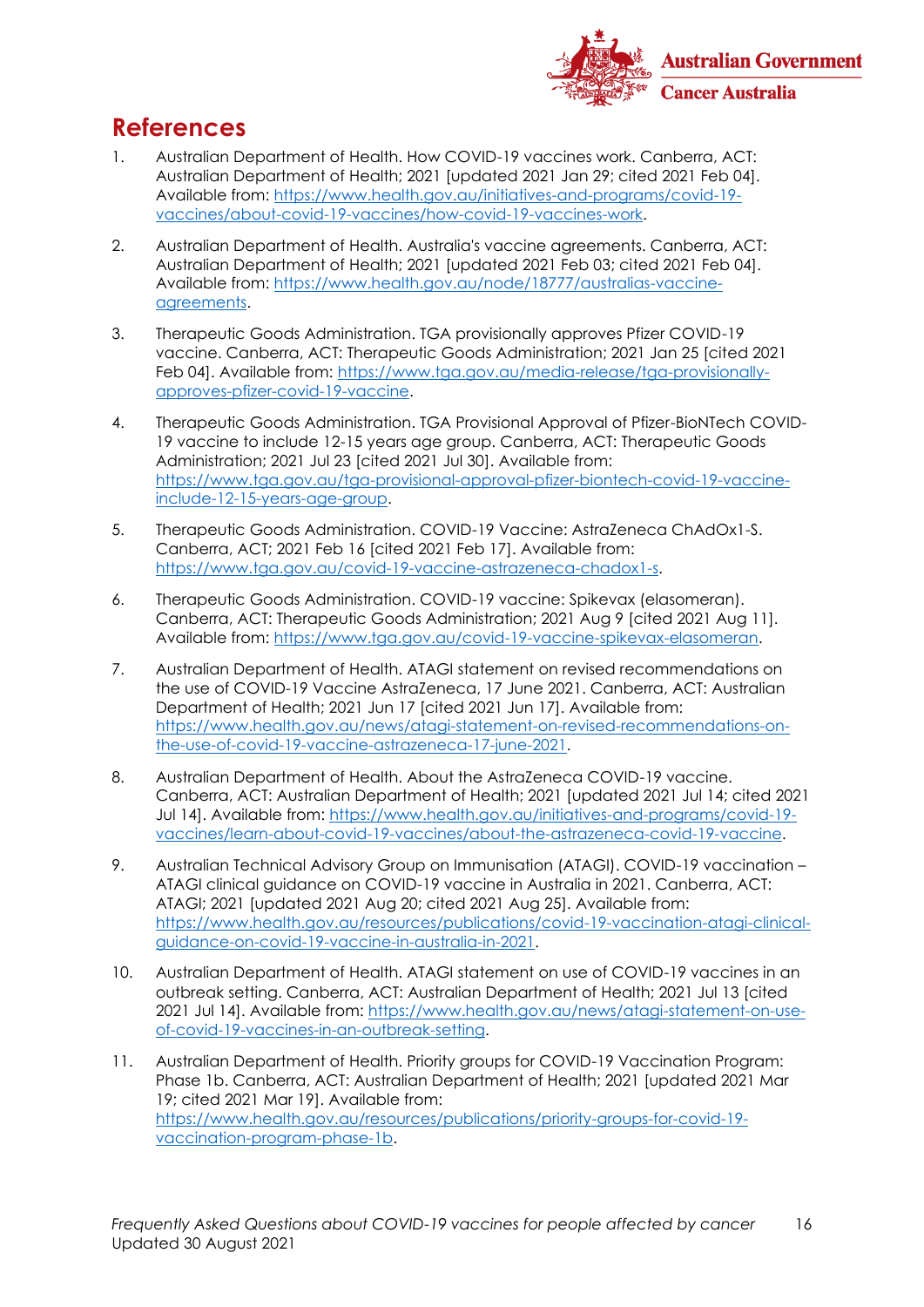

- 12. Australian Department of Health. Mobilising Australia's COVID-19 vaccine workforce. Canberra, ACT: Australian Department of Health; 2021 Jan 21 [cited 2021 Feb 04]. Available from: [https://www.health.gov.au/ministers/the-hon-greg-hunt](https://www.health.gov.au/ministers/the-hon-greg-hunt-mp/media/mobilising-australias-covid-19-vaccine-workforce)[mp/media/mobilising-australias-covid-19-vaccine-workforce.](https://www.health.gov.au/ministers/the-hon-greg-hunt-mp/media/mobilising-australias-covid-19-vaccine-workforce)
- 13. Monin L, Laing AG, Muñoz-Ruiz M, et al. Safety and immunogenicity of one versus two doses of the COVID-19 vaccine BNT162b2 for patients with cancer: interim analysis of a prospective observational study. Lancet Oncol. 2021.
- 14. Palich R, Veyri M, Marot S, et al. Weak immunogenicity after a single dose of SARS-CoV-2 mRNA vaccine in treated cancer patients. Ann Oncol. 2021:S0923-7534(21)01184-4.
- 15. Agha M, Blake M, Chilleo C, et al. Suboptimal response to COVID-19 mRNA vaccines in hematologic malignancies patients. medRxiv. 2021:2021.04.06.21254949.
- 16. American Cancer Society. COVID-19 Vaccines in People with Cancer. American Cancer Society; 2021 [updated 2021 Jan 29; cited 2021 Feb 04]. Available from: [https://www.cancer.org/treatment/treatments-and-side-effects/physical-side](https://www.cancer.org/treatment/treatments-and-side-effects/physical-side-effects/low-blood-counts/infections/covid-19-vaccines-in-people-with-cancer.html)[effects/low-blood-counts/infections/covid-19-vaccines-in-people-with-cancer.html.](https://www.cancer.org/treatment/treatments-and-side-effects/physical-side-effects/low-blood-counts/infections/covid-19-vaccines-in-people-with-cancer.html)
- 17. European Society for Medical Oncology. COVID-19 vaccination in cancer patients: ESMO statements. Lugano: European Society for Medical Oncology; 2020 [cited 2021 Feb 04]. Available from: [https://www.esmo.org/covid-19-and-cancer/covid-19](https://www.esmo.org/covid-19-and-cancer/covid-19-vaccination) [vaccination.](https://www.esmo.org/covid-19-and-cancer/covid-19-vaccination)
- 18. National Comprehensive Cancer Network. NCCN COVID-19 Vaccination Guide for People with Cancer. USA: National Comprehensive Cancer Network; 2021 Jun 10 [cited 2021 Jul 12]. Available from: [https://www.nccn.org/docs/default-source/covid-](https://www.nccn.org/docs/default-source/covid-19/covid-vaccine-and-cancer-05.pdf?sfvrsn=45cc3047_2)[19/covid-vaccine-and-cancer-05.pdf?sfvrsn=45cc3047\\_2.](https://www.nccn.org/docs/default-source/covid-19/covid-vaccine-and-cancer-05.pdf?sfvrsn=45cc3047_2)
- 19. Liang W, Guan W, Chen R, et al. Cancer patients in SARS-CoV-2 infection: a nationwide analysis in China. Lancet Oncol. 2020;21(3):335-7.
- 20. Yang F, Shi S, Zhu J, et al. Clinical characteristics and outcomes of cancer patients with COVID-19. J Med Virol. 2020;92(10):2067-73.
- 21. Zhang L, Zhu F, Xie L, et al. Clinical characteristics of COVID-19-infected cancer patients: a retrospective case study in three hospitals within Wuhan, China. Ann Oncol. 2020;31(7):894-901.
- 22. Dai M, Liu D, Liu M, et al. Patients with Cancer Appear More Vulnerable to SARS-CoV-2: A Multicenter Study during the COVID-19 Outbreak. Cancer Discov. 2020;10(6):783-91.
- 23. Lai AG, Pasea L, Banerjee A, et al. Estimating excess mortality in people with cancer and multimorbidity in the COVID-19 emergency. medRxiv. 2020:2020.05.27.20083287.
- 24. Moujaess E, Kourie HR, Ghosn M. Cancer patients and research during COVID-19 pandemic: A systematic review of current evidence. Crit Rev Oncol Hematol. 2020;150:102972-.
- 25. Wang Q, Berger NA, Xu R. Analyses of Risk, Racial Disparity, and Outcomes Among US Patients With Cancer and COVID-19 Infection. JAMA Oncol. 2021;7(2):220-7.
- 26. Rüthrich MM, Giessen-Jung C, Borgmann S, et al. COVID-19 in cancer patients: clinical characteristics and outcome-an analysis of the LEOSS registry. Ann Hematol. 2021;100(2):383-93.
- 27. Venkatesulu BP, Chandrasekar VT, Girdhar P, et al. A systematic review and metaanalysis of cancer patients affected by a novel coronavirus. medRxiv. 2020:2020.05.27.20115303.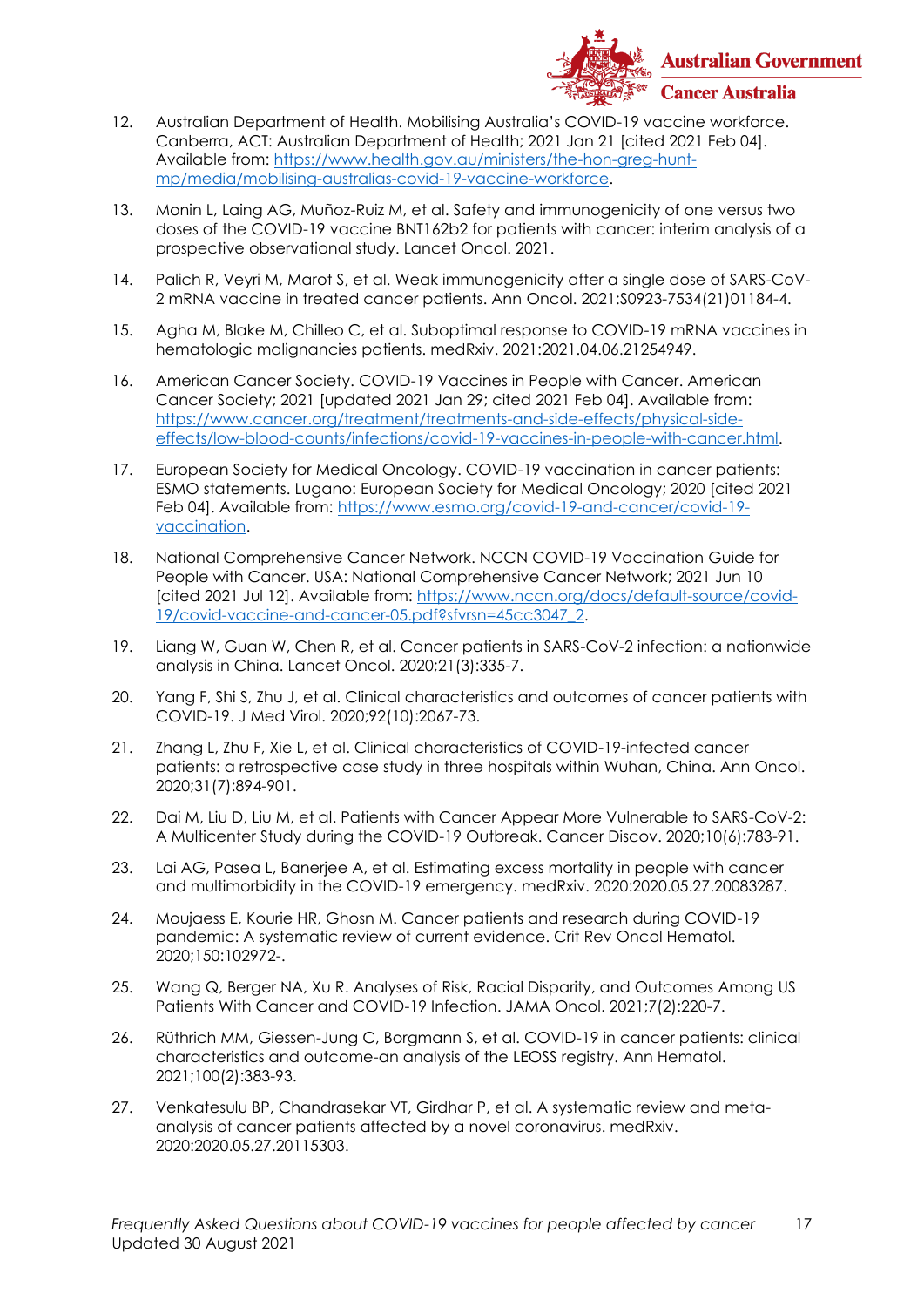

- 28. Cordonnier C, Einarsdottir S, Cesaro S, et al. Vaccination of haemopoietic stem cell transplant recipients: guidelines of the 2017 European Conference on Infections in Leukaemia (ECIL 7). Lancet Infect Dis. 2019;19(6):e200-e12.
- 29. Mikulska M, Cesaro S, de Lavallade H, et al. Vaccination of patients with haematological malignancies who did not have transplantations: guidelines from the 2017 European Conference on Infections in Leukaemia (ECIL 7). Lancet Infect Dis. 2019;19(6):e188-e99.
- 30. Rieger CT, Liss B, Mellinghoff S, et al. Anti-infective vaccination strategies in patients with hematologic malignancies or solid tumors-Guideline of the Infectious Diseases Working Party (AGIHO) of the German Society for Hematology and Medical Oncology (DGHO). Ann Oncol. 2018;29(6):1354-65.
- 31. COVID-19 Vaccine AstraZeneca (ChAdOx1-S) solution for injection multidose vial. Macquarie Park, NSW: AstraZeneca Pty Ltd; 2021 [cited 2021 Feb 23]. Available from: [https://tga-search.clients.funnelback.com/s/search.html?collection=tga](https://tga-search.clients.funnelback.com/s/search.html?collection=tga-artg&profile=record&meta_i=349072)[artg&profile=record&meta\\_i=349072.](https://tga-search.clients.funnelback.com/s/search.html?collection=tga-artg&profile=record&meta_i=349072)
- 32. Medical Oncology Group of Australia. COVID-19 vaccination in patients with solid tumours: Medical Oncology Group of Australia Position Statement. Medical Oncology Group of Australia; 2021 [updated 2021 Apr 26; cited 2021 May 06]. Available from: [https://www.moga.org.au/all-position-statements/covid-19-vaccination-in-patients](https://www.moga.org.au/all-position-statements/covid-19-vaccination-in-patients-with-solid-tumours)[with-solid-tumours.](https://www.moga.org.au/all-position-statements/covid-19-vaccination-in-patients-with-solid-tumours)
- 33. Australasian Society of Clinical Immunology and Allergy (ASCIA). Allergy, Immunodeficiency, Autoimmunity and COVID-19 Vaccination Position Statement. ASCIA; 2021 Apr 14 [cited 2021 May 06]. Available from: [https://www.allergy.org.au/hp/papers/ascia-hp-position-statement-covid-19](https://www.allergy.org.au/hp/papers/ascia-hp-position-statement-covid-19-vaccination) [vaccination.](https://www.allergy.org.au/hp/papers/ascia-hp-position-statement-covid-19-vaccination)
- 34. Australian Department of Health. What happens after I am vaccinated for COVID-19? Canberra, ACT: Australian Department of Health; 2021 [updated 2021 Feb 22; cited 2021 Feb 23]. Available from: [https://www.health.gov.au/initiatives-and](https://www.health.gov.au/initiatives-and-programs/covid-19-vaccines/getting-vaccinated-for-covid-19/what-happens-after-i-am-vaccinated-for-covid-19)[programs/covid-19-vaccines/getting-vaccinated-for-covid-19/what-happens-after-i](https://www.health.gov.au/initiatives-and-programs/covid-19-vaccines/getting-vaccinated-for-covid-19/what-happens-after-i-am-vaccinated-for-covid-19)[am-vaccinated-for-covid-19.](https://www.health.gov.au/initiatives-and-programs/covid-19-vaccines/getting-vaccinated-for-covid-19/what-happens-after-i-am-vaccinated-for-covid-19)
- 35. British Lymphology Society and The Lymphoedema Support Network. Consensus document on COVID-19 vaccination for patients with lymphoedema. British Lymphology Society and The Lymphoedema Support Network; 2021 [cited 2021 Feb 24]. Available from: [https://www.thebls.com/documents-library/consensus-document](https://www.thebls.com/documents-library/consensus-document-on-covid-19-vaccination-for-patients-with-lymphoedema)[on-covid-19-vaccination-for-patients-with-lymphoedema.](https://www.thebls.com/documents-library/consensus-document-on-covid-19-vaccination-for-patients-with-lymphoedema)
- 36. Cancer Australia. Lymphoedema what you need to know. Surry Hills, NSW; 2012.
- 37. Haematology Society of Australia and New Zealand. COVID-19 Vaccination in Haematology Patients: An Australia and New Zealand Consensus Position Statement. Haematology Society of Australia and New Zealand; 2021 [cited 2021 Feb 24]. Available from: [https://www.hsanz.org.au/news/10054698.](https://www.hsanz.org.au/news/10054698)
- 38. UK Chemotherapy Board. Clinician Frequently Asked Questions (FAQs) and guidance on COVID19 vaccine for patients receiving Systemic Anti-Cancer Therapy. UK Chemotherapy Board; 2020 [cited 2021 Mar 02]. Available from: [https://4bd2316d](https://4bd2316d-e45d-4e90-96b5-431f1c12dd3e.filesusr.com/ugd/638ee8_bc24796daf974cfa830a432248401191.pdf)[e45d-4e90-96b5-](https://4bd2316d-e45d-4e90-96b5-431f1c12dd3e.filesusr.com/ugd/638ee8_bc24796daf974cfa830a432248401191.pdf) [431f1c12dd3e.filesusr.com/ugd/638ee8\\_bc24796daf974cfa830a432248401191.pdf.](https://4bd2316d-e45d-4e90-96b5-431f1c12dd3e.filesusr.com/ugd/638ee8_bc24796daf974cfa830a432248401191.pdf)
- 39. Hamad N, Ananda-Rajah M, Gilroy N, et al. Australia and New Zealand Transplant and Cellular Therapies COVID-19 vaccination consensus position statement. Internal Medicine Journal. 2021;51(8):1321-3.